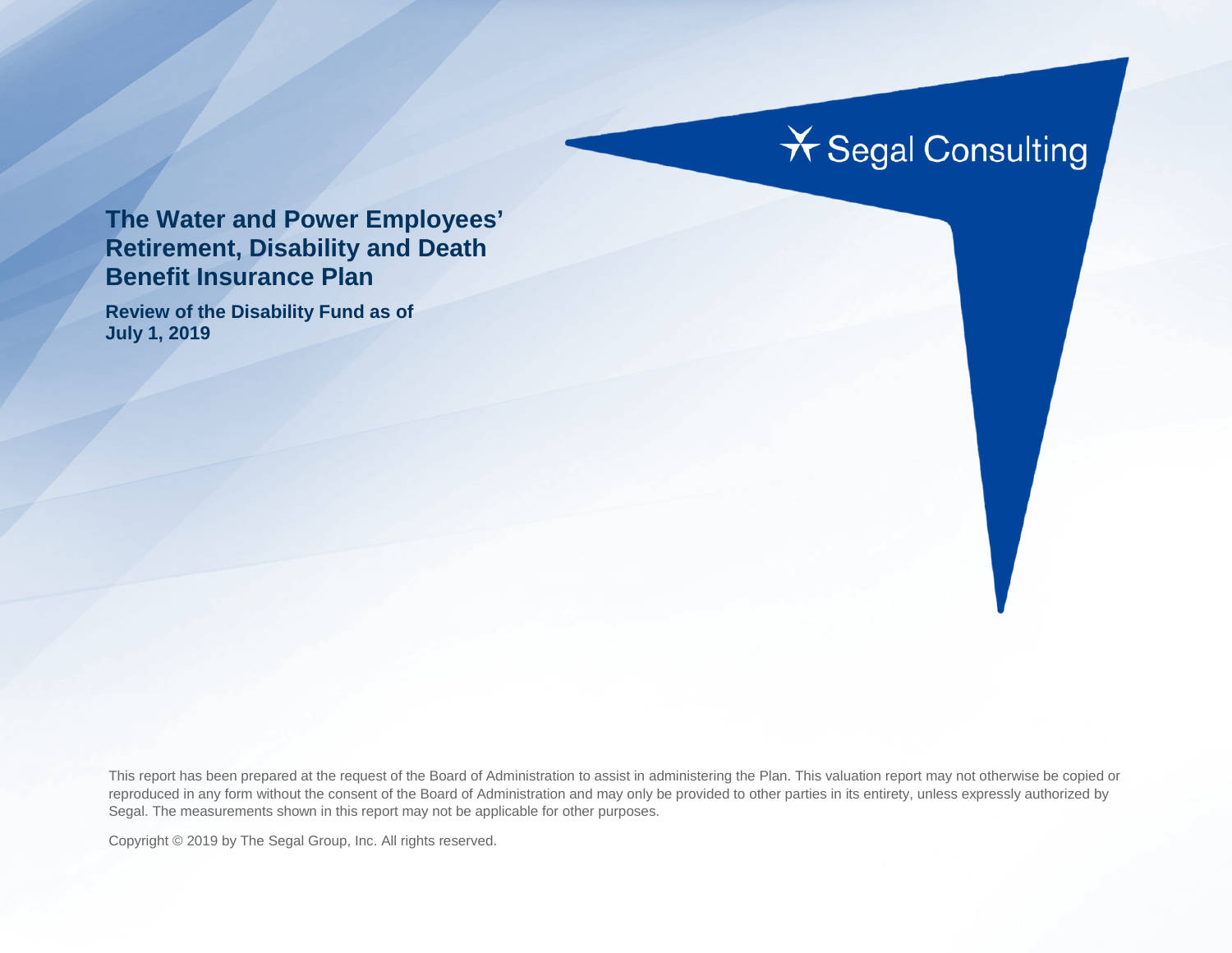

180 Howard Street Suite 1100 San Francisco, CA 94105-6147 T 415.263.8200 www.segalco.com

December 23, 2019

Board of Administration The Water and Power Employees' Retirement Plan of the City of Los Angeles 111 North Hope street, Room 357 Los Angeles, California 90012

Dear Members of the Board:

We are pleased to submit this Actuarial Valuation and Review of the Disability Fund as of July 1, 2019. It establishes the funding requirements for fiscal year 2019-2020 and analyzes the preceding year's experience.

This review has been completed in accordance with generally accepted actuarial principles and practices at the request of the Board to assist in administering the Plan. The census and financial information on which our calculations were based was prepared by the Retirement Office. That assistance is gratefully acknowledged.

The actuarial calculations were directed under the supervision of John Monroe, ASA, MAAA, and Enrolled Actuary. We are members of the American Academy of Actuaries and we meet the Qualification Standards of the American Academy of Actuaries to render the actuarial opinion herein. To the best of our knowledge, the information supplied in this actuarial valuation is complete and accurate. Further, in our opinion, the assumptions as approved by the Board are reasonably related to the experience of and the expectations for the Fund.

We look forward to reviewing this report at your next meeting and to answering any questions.

Sincerely,

Segal Consulting, a Member of The Segal Group, Inc.

 $B$ y:  $\tau$  and  $\tau$ 

Paul Angelo, FSA, MAAA, FCA, EA John Monroe, ASA, MAAA, EA Senior Vice President and Actuary Vice President and Actuary

Monroe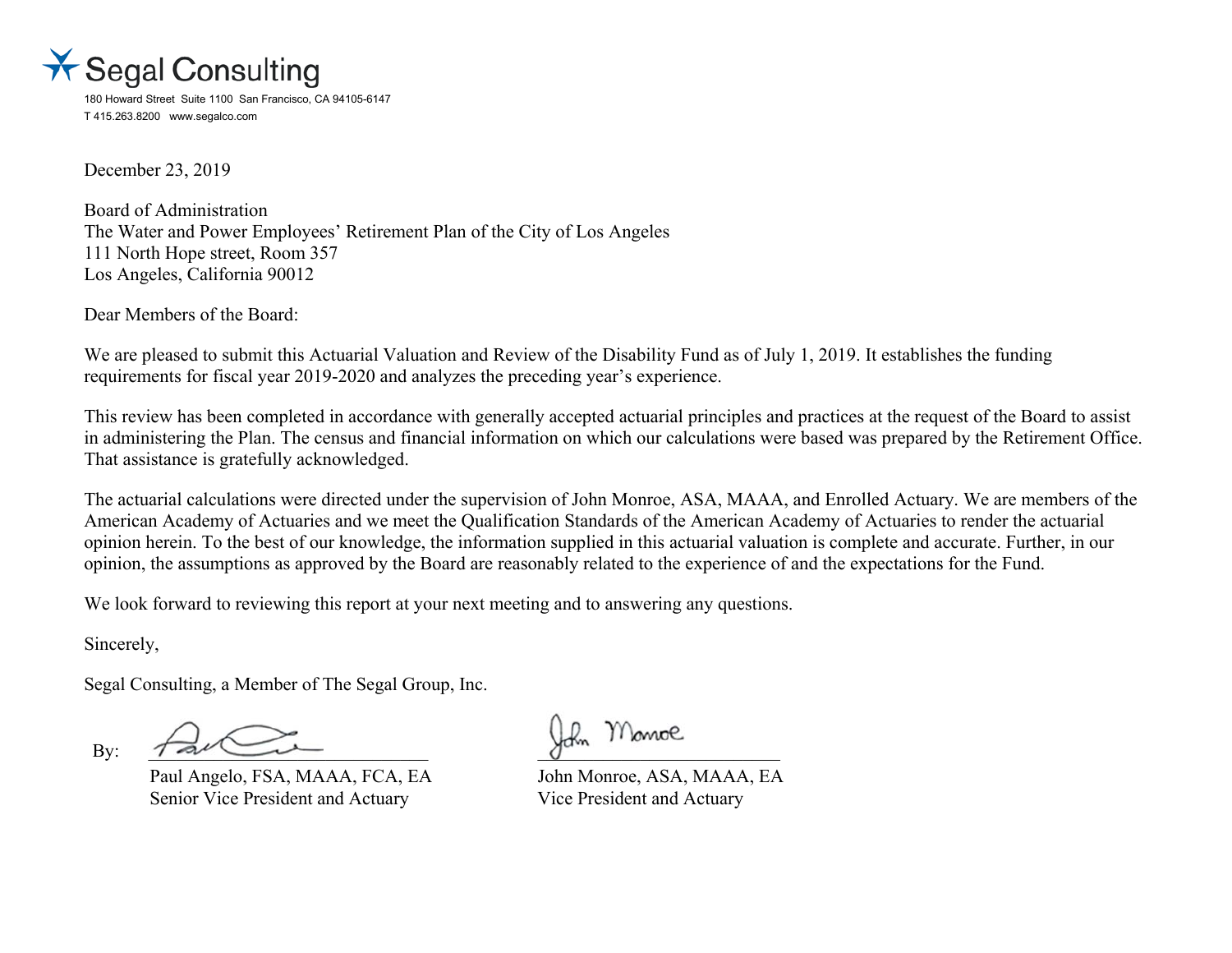# **Table of Contents**

**The Water and Power Employees' Retirement, Disability and Death Benefit Insurance Plan Review of the Disability Fund as of July 1, 2019**

#### **Section 1: Actuarial Valuation Summary**

| <b>Section 2: Actuarial Valuation Results</b>        |         |
|------------------------------------------------------|---------|
| A Introduction and Considerted Einengial Information | $\circ$ |

| B. Temporary and Extended Temporary Disability Benefits 11 |  |
|------------------------------------------------------------|--|
|                                                            |  |
|                                                            |  |
|                                                            |  |

E. Permanent Total Disability Experience Table .............................. 21

#### **Section 3: Actuarial Valuation Basis**

| Exhibit I - Actuarial Assumptions and Methods Used for Temporary<br>and Extended Temporary Disability Benefit  26 |
|-------------------------------------------------------------------------------------------------------------------|
| Exhibit II - Summary of Temporary and Extended Temporary                                                          |
| Exhibit III - Actuarial Assumptions and Methods Used for Permanent                                                |
| Exhibit IV - Summary of Permanent Total Disability Benefit 31                                                     |
| Exhibit V - Actuarial Assumptions and Methods Used for<br>Supplemental Industrial Disability Benefit  32          |
| Exhibit VI - Summary of Supplemental Industrial Disability Benefit. 33                                            |

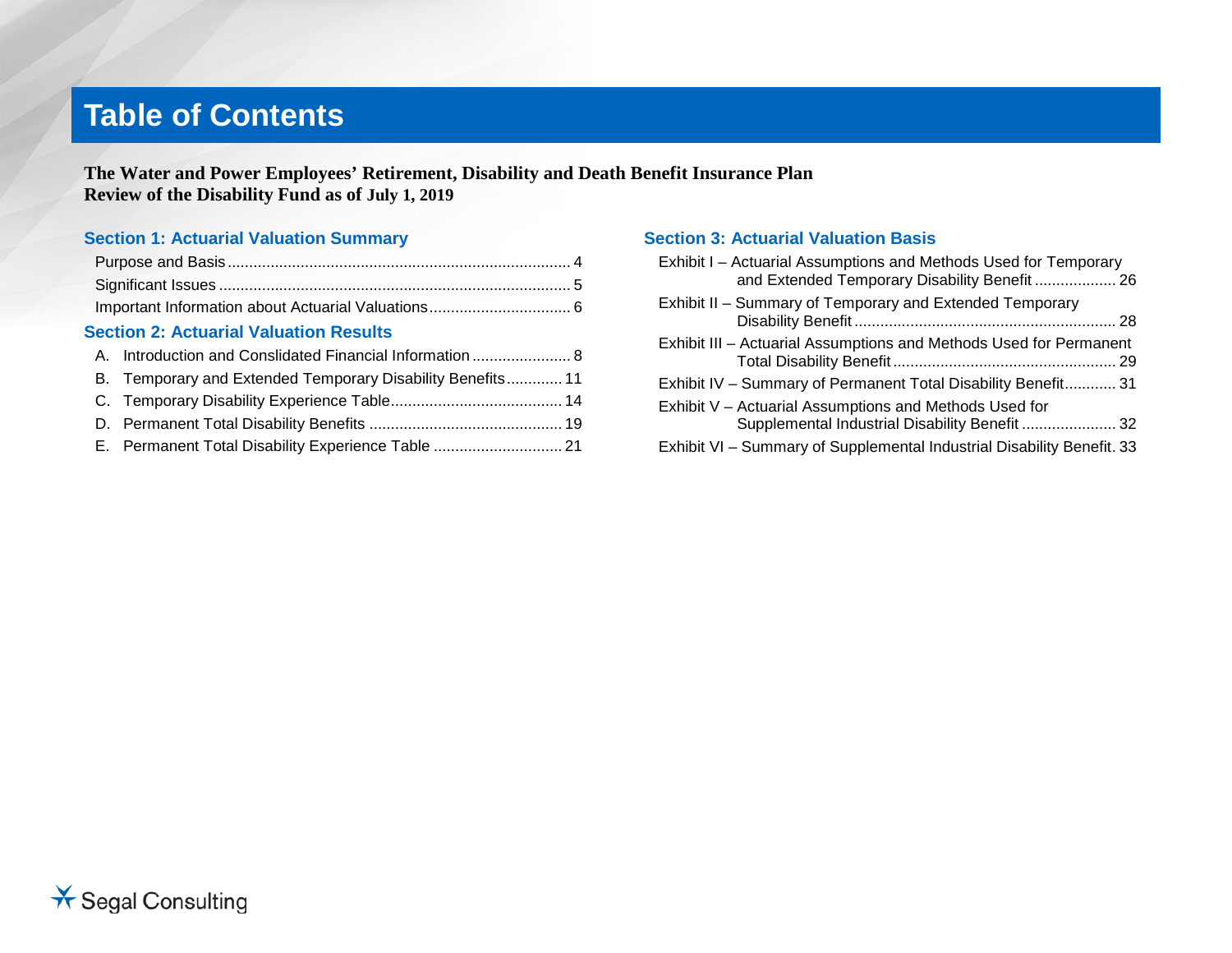## **Section 1: Actuarial Valuation Summary**

#### Purpose and Basis

This report was prepared by Segal Consulting ("Segal") to present a valuation of the Disability Fund of The Water and Power Employees' Retirement Disability and Death Benefit Insurance Plan of the City of Los Angeles ("the Fund") as of July 1, 2019. The valuation was performed to determine whether the assets and contribution rates are sufficient to provide the prescribed benefits. The measurements shown in this actuarial valuation may not be applicable for other purposes. In particular, the measures herein are not necessarily appropriate for assessing the sufficiency of current plan assets to cover the estimated cost of settling the plan's accrued benefit obligations.

Future actuarial measurements may differ significantly from the current measurements presented in this report due to such factors as the following: plan experience differing from that anticipated by the economic or demographic assumptions; changes in economic or demographic assumptions; increases or decreases expected as part of the natural operation of the methodology used for these measurements; and changes in plan provisions or applicable law.

The contribution requirements presented in this report are based on:

- The benefit provisions of the Disability Fund, as administered by the Retirement Board;
- The characteristics of covered active members and disabled members as of March 31, 2019, provided by the Retirement Office;
- $\triangleright$  The assets of the Fund as of June 30, 2019, provided by the Retirement Office;
- Economic assumptions regarding future salary increases and investment earnings adopted by the Retirement Board for the July 1, 2019 valuation;
- The funding policy adopted by the Retirement Board.

Our calculations are based upon member data and financial information provided to us by the Retirement Office. This information has not been audited by us, but it has been reviewed and found to be consistent, both internally and with prior year's information.

The rates calculated in this report may be adopted by the Board for the fiscal year that extends from July 1, 2019 through June 30, 2020.

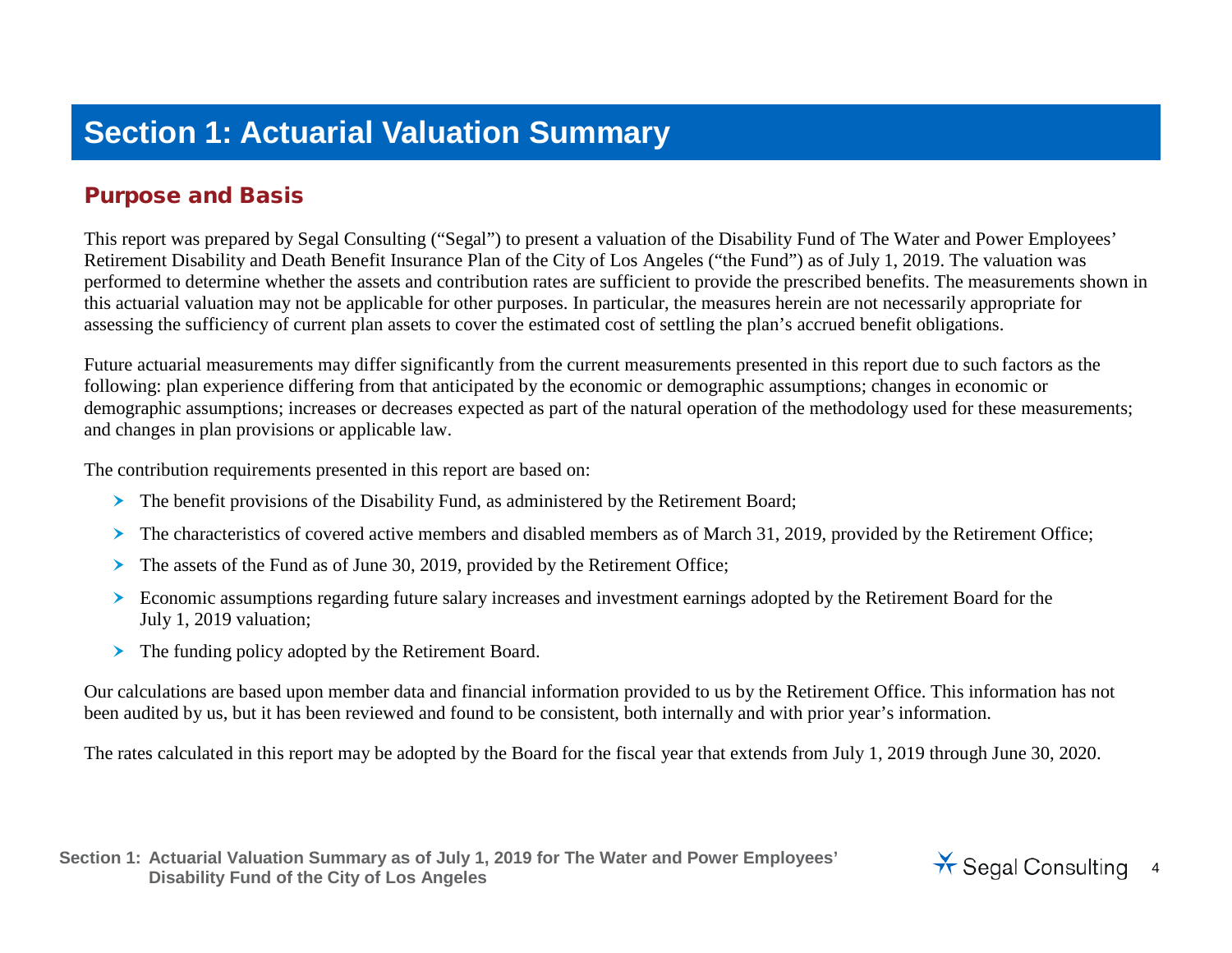#### Significant Issues

- 1. The Temporary Disability benefits and Permanent Total Disability benefits are included in this review. The funding for the Temporary Disability Benefit includes both the Temporary Disability Benefit and the Extended Temporary Disability Benefit. Only the Supplemental Industrial Disability benefit is funded by the Department on a "pay-as-you-go" basis. All the disability benefits are summarized in Section 3 of this report. *Ref: Pg. [26](#page-25-0)*
- 2. The total reserve for the disability benefits has increased from \$46.4 million on June 30, 2018 to \$48.3 million on June 30, 2019. Member contributions amounted to about \$493,000 for the 2017-2018 fiscal year and \$504,000 for the 2018- 2019 fiscal year. Department contributions amounted to about \$16.5 million for both 2017-2018 and 2018-2019 fiscal year. *Ref: Pgs. [9,](#page-8-0) [10](#page-9-0)*
- Ref: Pgs. 17, 18 3. The General Reserve for the Temporary Disability Benefit Fund increased from \$2.1 million as of June 30, 2018 to about \$2.9 million as of June 30, 2019. See Section 2.C for details.
- 4. The recommended Department contribution rate for the Temporary Disability Benefit Fund has remained the same at \$1.31 per \$100 of compensation. See Section 2.B for details. *Ref: Pg. [13](#page-12-0)*
- 5. The recommended Department contribution rate for the Permanent Total Disability Fund remains at \$0 per \$100 of compensation. *Ref: Pg. [20](#page-19-0)*
	- 6. For purposes of determining the contribution rate for both the Temporary Disability and Permanent Total Disability Funds, in 2019 the Board adopted a non-declining ("rolling") five year period for the General Reserve to reach the target reserve level. In the prior valuation, there was one year (remaining) funding period for the Temporary Disability Benefits. For both funds, the General Reserve is greater than the target reserve level as of June 30, 2019.
	- 7. The 3.50% discount rate is based on the Disability Fund's current target asset allocation that is virtually all fixed income investments. It reflects expected real returns for that asset class as well as the 2.75% inflation assumption for the July 1, 2019 valuation report.
	- 8. The results of this valuation reflect changes in the economic assumptions as recommended by Segal and adopted by the Board on June 26, 2019 for the July 1, 2019 pension valuation. These changes were documented in our *Analysis of Actuarial Experience During the Period July 1, 2015 through June 30, 2018* for The Water and Power Employees' Retirement Plan of the City of Los Angeles dated June 12, 2019 and our supplemental letter dated June 12, 2019 entitled *Review of Investment Return Assumption for Death and Disability Funds*.

**Section 1: Actuarial Valuation Summary as of July 1, 2019 for The Water and Power Employees'**  Actuarial Valuation Summary as of July 1, 2019 for the Water and Power Employees<sup>2</sup> **1998 of Seminary 1998** Segal Consulting 5

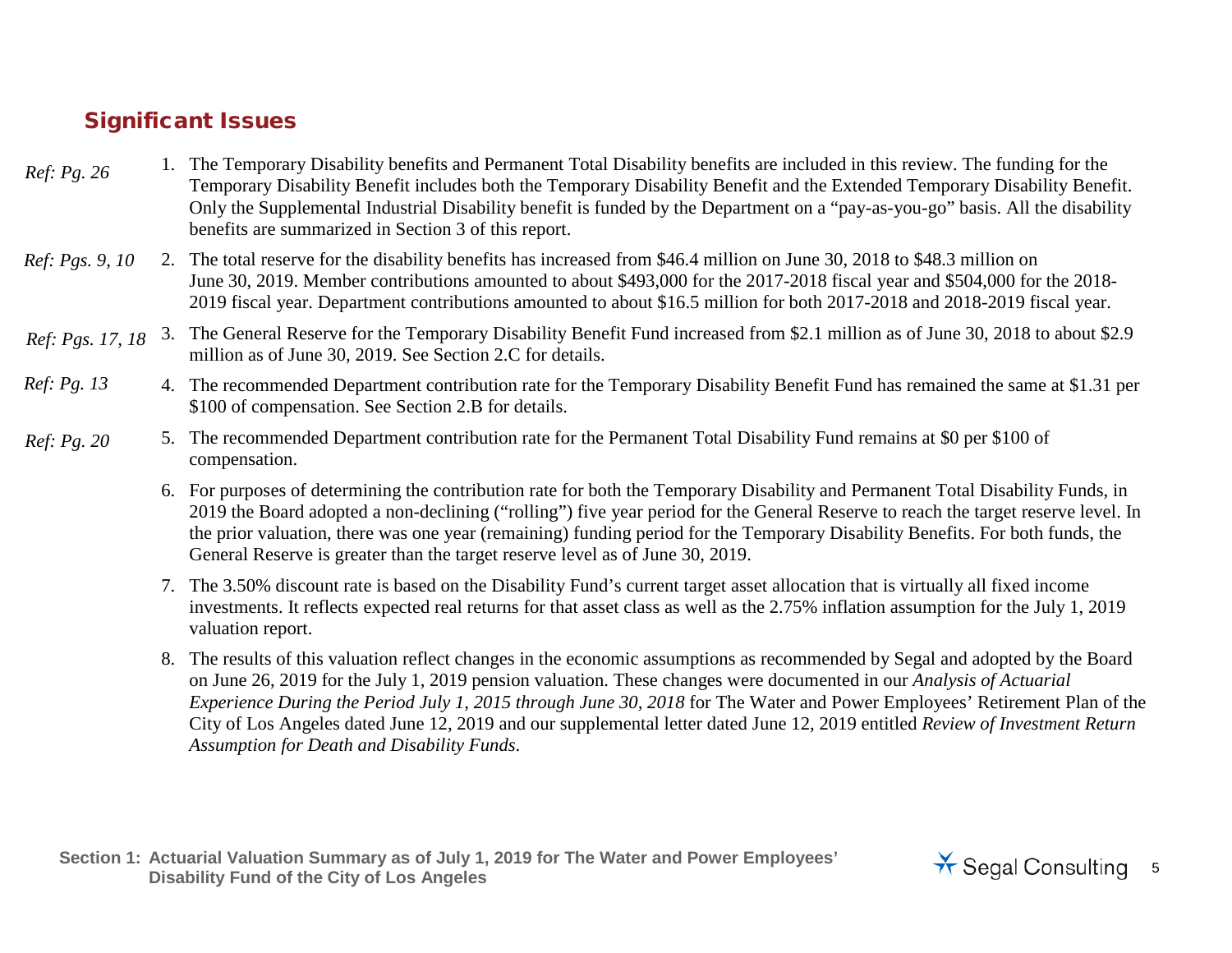#### Important Information about Actuarial Valuations

An actuarial valuation is a budgeting tool with respect to the financing of future projected obligations of a pension plan. It is an estimated forecast – the actual long-term cost of the plan will be determined by the actual benefits and expenses paid and the actual investment experience of the plan.

In order to prepare a valuation, Segal relies on a number of input items. These include:

| <b>Plan of benefits</b>      | Plan provisions define the rules that will be used to determine benefit payments, and those rules, or the interpretation<br>of them, may change over time. Even where they appear precise, outside factors may change how they operate. It is<br>important to keep Segal informed with respect to plan provisions and administrative procedures, and to review the<br>plan summary included in our report to confirm that Segal has correctly interpreted the plan of benefits.                                              |
|------------------------------|------------------------------------------------------------------------------------------------------------------------------------------------------------------------------------------------------------------------------------------------------------------------------------------------------------------------------------------------------------------------------------------------------------------------------------------------------------------------------------------------------------------------------|
| <b>Participant data</b>      | An actuarial valuation for a plan is based on data provided to the actuary by the Retirement Office. Segal does not<br>audit such data for completeness or accuracy, other than reviewing it for obvious inconsistencies compared to prior<br>data and other information that appears unreasonable. It is important for Segal to receive the best possible data and<br>to be informed about any known incomplete or inaccurate data.                                                                                         |
| <b>Assets</b>                | The valuation is based on the Market Value of Assets as of the valuation date, as provided by the Retirement Office.                                                                                                                                                                                                                                                                                                                                                                                                         |
| <b>Actuarial assumptions</b> | There is a reasonable range for each assumption used and the results may vary materially based on which<br>assumptions are selected. It is important for any user of an actuarial valuation to understand this concept. Actuarial<br>assumptions are periodically reviewed to ensure that future valuations reflect emerging plan experience. While future<br>changes in actuarial assumptions may have a significant impact on the reported results, that does not mean that the<br>previous assumptions were unreasonable. |

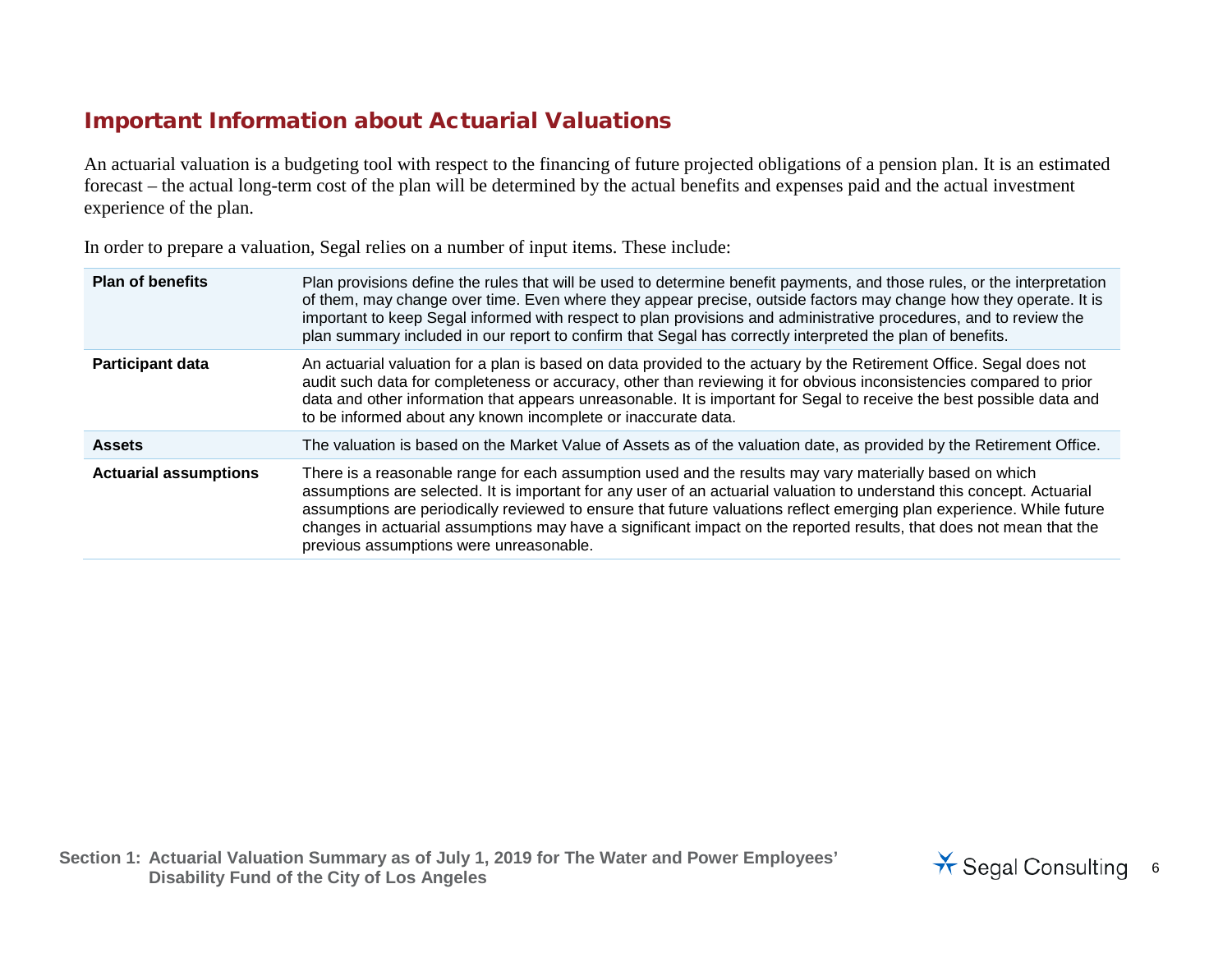The user of Segal's actuarial valuation (or other actuarial calculations) should keep the following in mind:

- The actuarial valuation is prepared at the request of the WPERP. Segal is not responsible for the use or misuse of its report, particularly by any other party.
- Except where otherwise noted, Segal did not perform an analysis of the potential range of future financial measures. The actual long-term cost of the plan will be determined by the actual benefits and expenses paid and the actual investment experience of the plan. Future contribution requirements may differ from those determined in the valuation because of:
	- Differences between actual experience and anticipated experience;
	- Changes in actuarial assumptions or methods; and
	- Changes in plan provisions.
- If the WPERP is aware of any event or trend that was not considered in this valuation that may materially change the results of the valuation, Segal should be advised, so that we can evaluate it.
- Segal does not provide investment, legal, accounting, or tax advice. Segal's valuation is based on our understanding of applicable guidance in these areas and of the plan's provisions, but they may be subject to alternative interpretations. The WPERP should look to their other advisors for expertise in these areas.

As Segal has no discretionary authority with respect to the management or assets of the plan, it is not a fiduciary in its capacity as actuaries and consultants with respect to the plan.

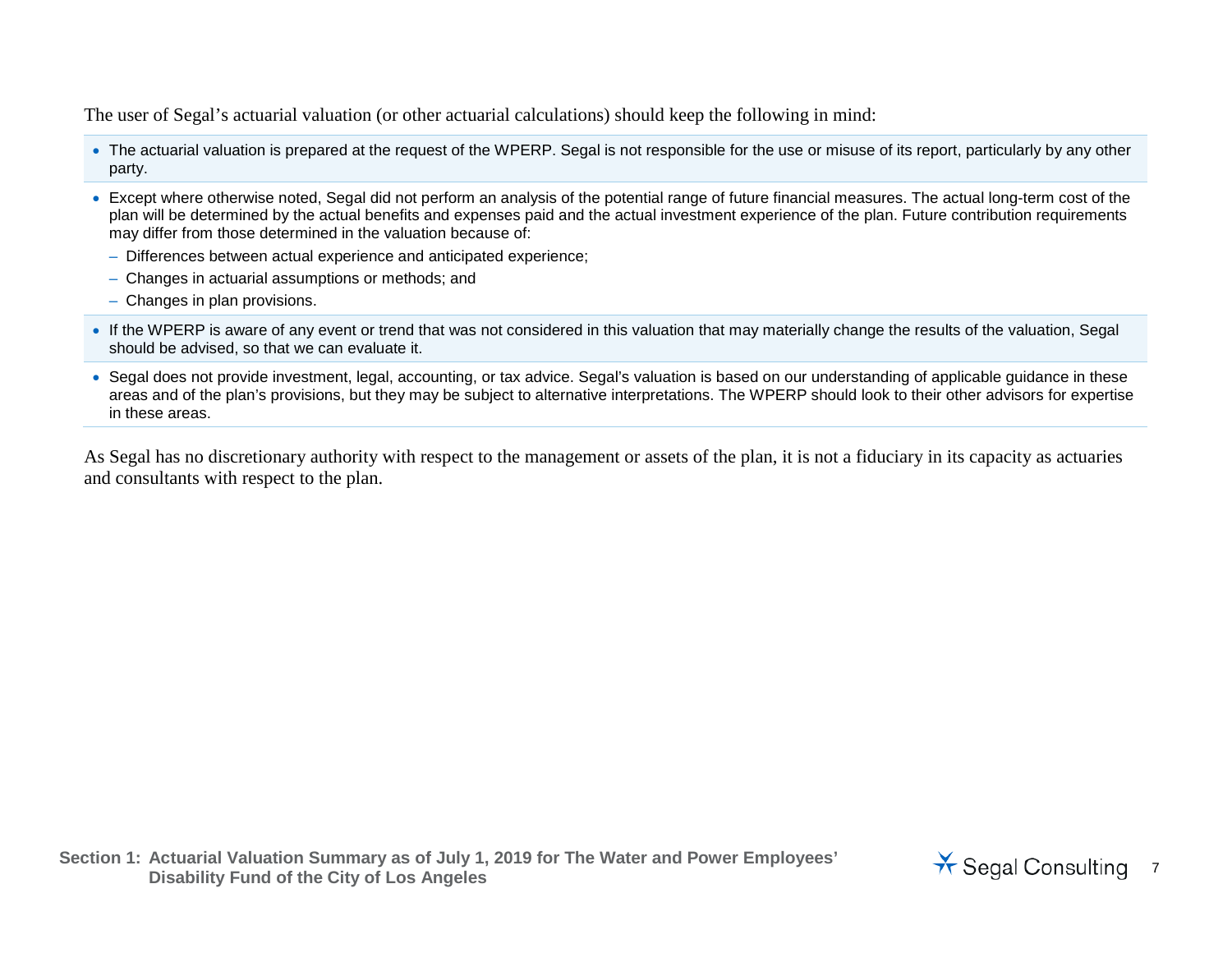# **Section 2: Actuarial Valuation Results**

#### A.Introduction and Conslidated Financial Information

In this section, we give a general description of the method used to fund the various disability benefits of the Department of Water and Power. Under the funding method used, the total annual contribution to the Disability Fund equals the present value of all future payments for those expected to become disabled during the year, with a further adjustment for any interest credited to the reserves. The present value referred to is for disabilities that "accrue" in a given year and is called the "incurred claims" for the year.

Under this funding method no reserves are expected to accumulate to help cover future claims beyond those incurred during the forthcoming year.

The incurred claims for a year are estimated as the paid claims for the year plus the increase in claim reserves from one fiscal year-end to another. The claim reserve as of any year-end is the present value of all future disability payments on all claims that remain "open" (i.e., still disabled).

Amounts of paid claims, open claims (number and amount), and the general reserves are provided by the Retirement Office, and accepted by Segal Consulting without audit.

The total annual contribution to the Disability Fund is levied as a dollar rate per \$100 of covered compensation. There are separate rates for Temporary Disability and Permanent Total Disability; these rates in turn are split between employees and the Department of Water and Power. Employees pay \$1.00 each biweekly payroll period for both Temporary and Permanent Disability benefits.

In subsequent pages we recommend contribution rates for the various benefits based on a review of the past experience of the funds. We present tables that show the actual annual rate per \$100 of covered payroll. However, there has been substantial fluctuation in these rates over the years. Accordingly, we recommend a rate that, in our judgment, reflects a reasonable balance of recent experience and probable future trends.

Our recommended contribution rates also are designed to maintain a general reserve for each fund. The general reserve is maintained primarily to provide funds in the event of adverse experience. In subsequent pages, we state a recommended level for each general reserve that is based on historical practices. However, in practice the general reserve is set equal to any balance of funds at book value available over claim reserves. Thus, it is unlikely that the general reserve will be exactly at recommended levels at any given time. Rather, the recommended level should be regarded as a long-term goal for the general reserve.

In 2019 the Board adopted a resolution to maintain the annual interest rate assumption at 3.50% effective with the July 1, 2019 valuation.

In the following sections, we present our detailed analysis of the Temporary Disability Benefits and the Permanent Total Disability Benefits.

Section 2: Actuarial Valuation Results as of July 1, 2019 for the Disability Fund<br>
Section 2: Actuarial Valuation Results as of July 1, 2019 for the Disability Fund

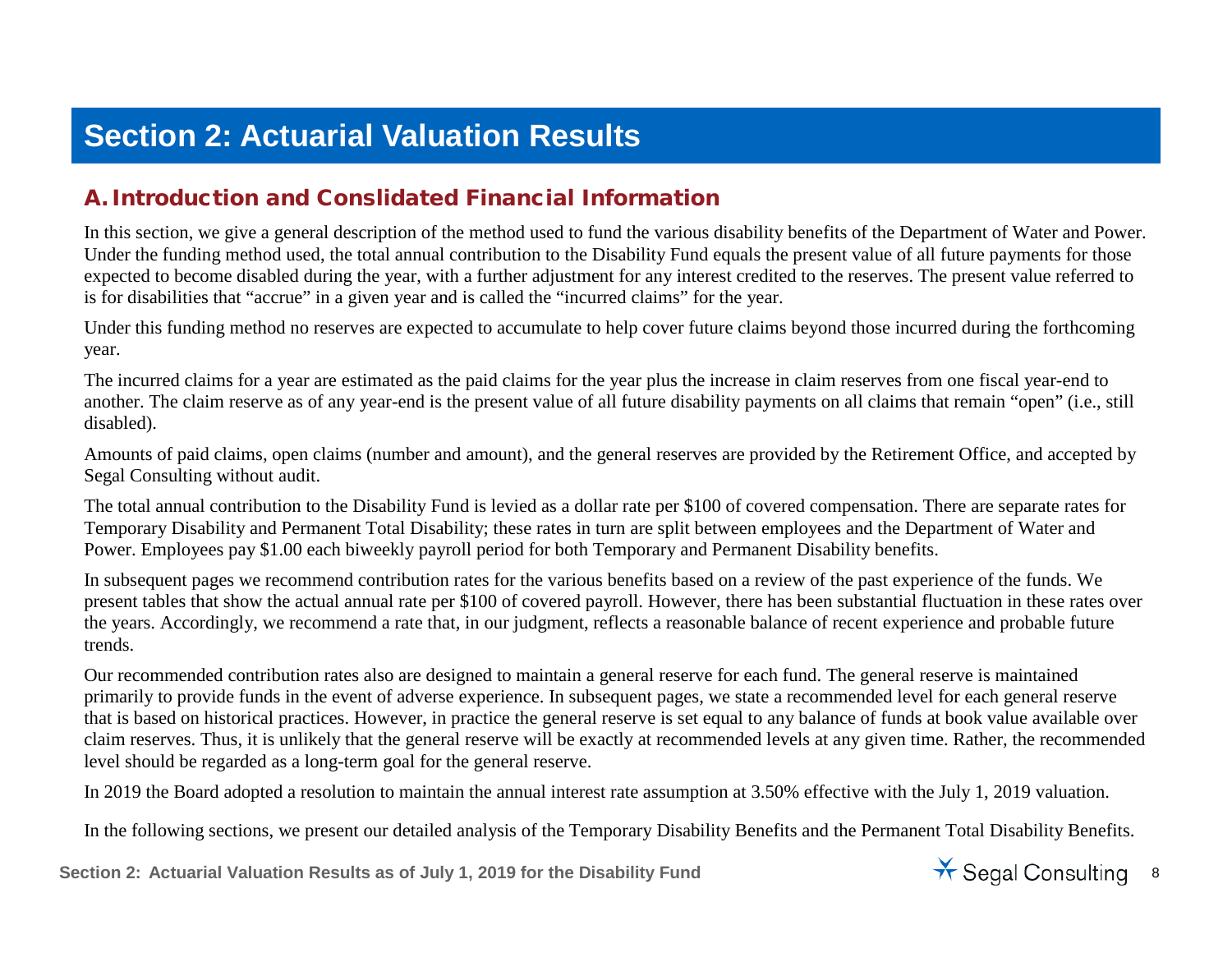#### **CHART 1 – CONSOLIDATED SUMMARY STATEMENT OF INCOME AND EXPENSES**

<span id="page-8-0"></span>

|                                                               | <b>Year Ended</b><br><b>June 30, 2019</b> |              | <b>Year Ended</b><br><b>June 30, 2018</b> |              |
|---------------------------------------------------------------|-------------------------------------------|--------------|-------------------------------------------|--------------|
| <b>Contribution income:</b>                                   |                                           |              |                                           |              |
| • Employer contributions – temporary disability benefit       | \$14,176,920                              |              | \$14,103,745                              |              |
| • Employer contributions – permanent total disability benefit | 0                                         |              | 0                                         |              |
| • Employer contributions - supplemental disability benefit    | 1,304,880                                 |              | 1,497,638                                 |              |
| • Employer contributions – administrative expenses            | 1,021,835                                 |              | 897,795                                   |              |
| Total employer contribution income                            |                                           | \$16,503,635 |                                           | \$16,499,178 |
| • Employee contributions – temporary disability benefit       | \$251,825                                 |              | \$249,642                                 |              |
| • Employee contributions - permanent total disability benefit | 252,574                                   |              | 243,575                                   |              |
| Total employee contribution income                            |                                           | \$504,399    |                                           | \$493,217    |
| <b>Investment income:</b>                                     |                                           |              |                                           |              |
| • Interest income                                             | \$1,190,476                               |              | \$1,001,807                               |              |
| • Net appreciation (depreciation) in market value             | 1,613,231                                 |              | (1, 117, 049)                             |              |
| • Less investment fees                                        | (42, 759)                                 |              | (43, 793)                                 |              |
| Net investment income                                         |                                           | \$2,760,948  |                                           | (\$159,035)  |
| <b>Total income available for benefits</b>                    |                                           | \$19,768,982 |                                           | \$16,833,360 |
| Less benefit payments:                                        |                                           |              |                                           |              |
| • Distributions – temporary disability benefit                | \$13,353,351                              |              | \$12,989,490                              |              |
| • Distributions – extended temporary disability benefit       | 320,631                                   |              | 379,185                                   |              |
| • Distributions - permanent total disability benefit          | 1,901,678                                 |              | 1,853,258                                 |              |
| • Distributions – supplemental disability benefit             | 1,304,880                                 |              | 1,497,638                                 |              |
| <b>Total distributions</b>                                    |                                           | \$16,880,540 |                                           | \$16,719,571 |
| Administrative expenses                                       |                                           | 1,019,044    |                                           | 895,315      |
| <b>Total deductions</b>                                       |                                           | \$17,899,584 |                                           | \$17,614,886 |
| Net increase (decrease) in reserve                            |                                           | \$1,869,398  |                                           | (\$781,526)  |

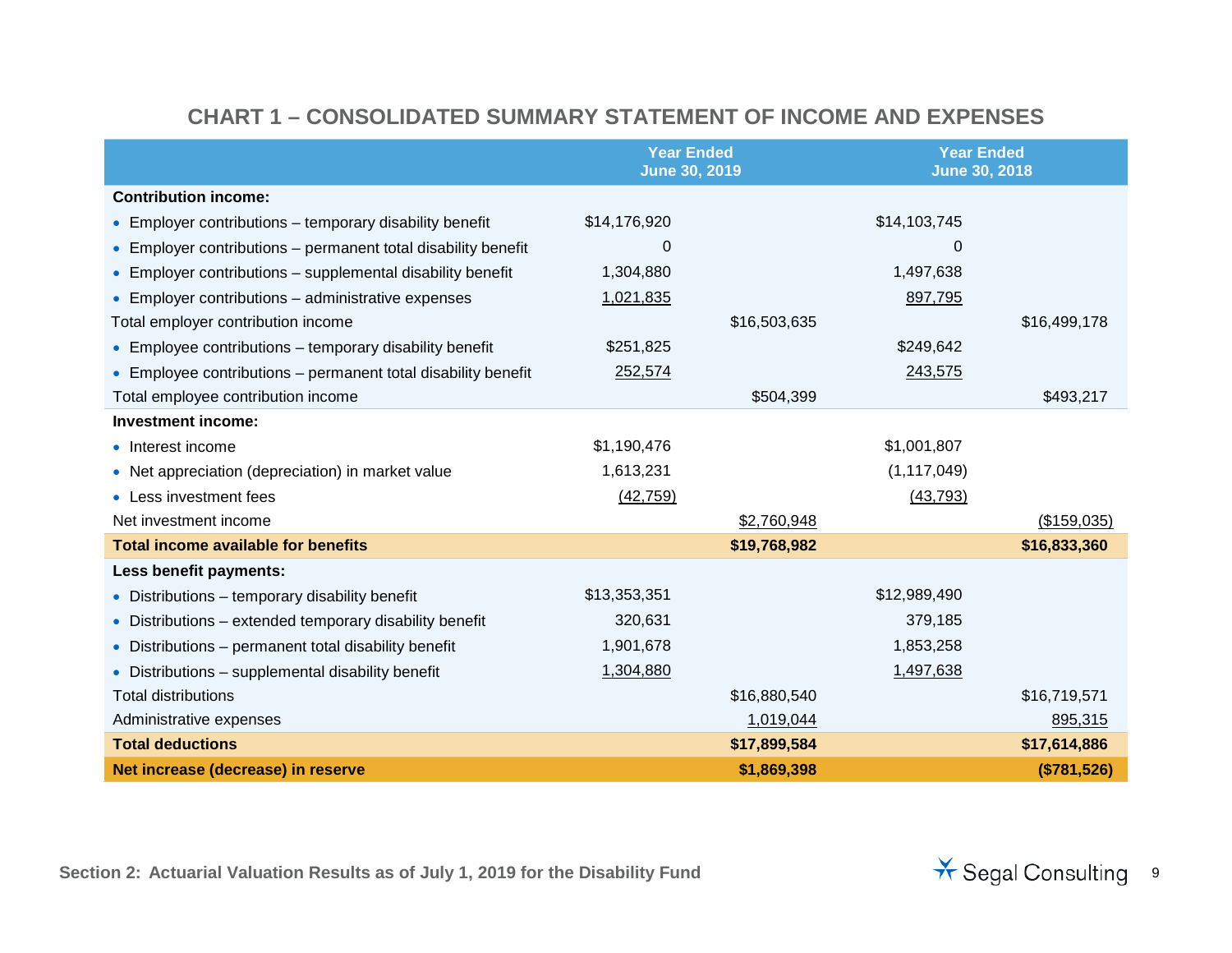<span id="page-9-0"></span>

|                                         | <b>Year Ended</b><br><b>June 30, 2019</b> |              | <b>Year Ended</b><br><b>June 30, 2018</b> |              |
|-----------------------------------------|-------------------------------------------|--------------|-------------------------------------------|--------------|
| <b>Cash equivalents</b>                 |                                           | \$2,004,310  |                                           | \$1,292,540  |
| <b>Accounts receivable:</b>             |                                           |              |                                           |              |
| • Employer contributions                | \$2,772,908                               |              | \$2,867,535                               |              |
| • Accrued investment income             | 107,617                                   |              | 92,379                                    |              |
| • Other                                 | 1,828,443                                 |              | 1,751,910                                 |              |
| • Contingent disability benefit advance | 3,310,339                                 |              | 3,310,339                                 |              |
| Total accounts receivable               |                                           | \$8,019,307  |                                           | \$8,022,163  |
| Investments:                            |                                           |              |                                           |              |
| $\bullet$ Fixed income                  | \$38,478,528                              |              | \$37,327,310                              |              |
| • Short-term investments                | 251,500                                   |              | 245,110                                   |              |
| Total investments at market value       |                                           | \$38,730,028 |                                           | \$37,572,420 |
| <b>Total assets</b>                     |                                           | \$48,753,645 |                                           | \$46,887,123 |
| Less accounts payable                   |                                           | (\$470,370)  |                                           | (\$473,246)  |
| Net assets at market value              |                                           | \$48,283,275 |                                           | \$46,413,877 |

#### **CHART 2 – CONSOLIDATED SUMMARY STATEMENT OF PLAN ASSETS**

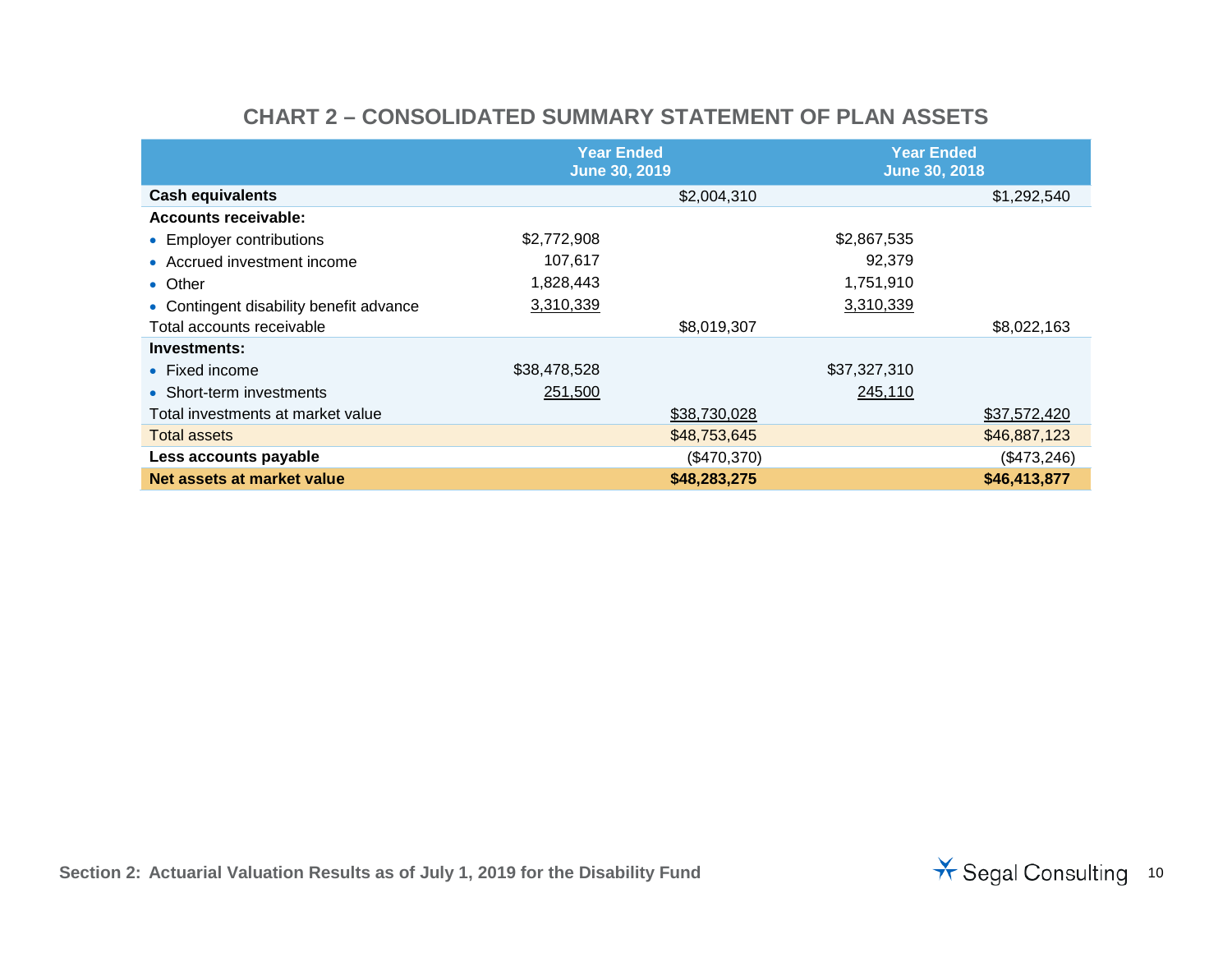#### B. Temporary and Extended Temporary Disability Benefits

The Temporary Disability Benefits referred to in this section normally commence on the fifteenth calendar day of disability and terminate at the end of the twelfth month of disability. The monthly benefit is 40% to 85% of compensation, depending on length of service and disability. The table below shows a history of the contribution rates for the Temporary Disability Benefits. The table shown in Section C (page 14) includes a summary of the cost of the Temporary Disability Benefits from inception of the Plan to June 30, 2019.

#### **CHART 3 – RATES OF CONTRIBUTION PER \$100 OF COMPENSATION FOR TEMPORARY AND EXTENDED TEMPORARY DISABILITY BENEFITS**

|               | <b>Rates Per \$100 of Compensation</b> |                      |              |  |  |
|---------------|----------------------------------------|----------------------|--------------|--|--|
| As of June 30 | <b>By Member</b>                       | <b>By Department</b> | <b>Total</b> |  |  |
| 1939 - 1940   | \$0.36                                 | \$0.24               | \$0.60       |  |  |
| $1941 - 1943$ | 0.47                                   | 0.31                 | 0.78         |  |  |
| $1943 - 1948$ | 0.39                                   | 0.26                 | 0.65         |  |  |
| $1948 - 1954$ | 0.59                                   | 0.39                 | 0.98         |  |  |
| $1954 - 1957$ | 0.47                                   | 0.31                 | 0.78         |  |  |
| 1958 - 1959   | 0.36                                   | 0.24                 | 0.6          |  |  |
| $1960 - 1974$ | 0.27                                   | 0.18                 | 0.45         |  |  |
| $1975 - 1976$ | 0.39                                   | 0.26                 | 0.65         |  |  |
| $1976 - 1981$ | 0.45                                   | 0.30                 | 0.75         |  |  |
| 1981 - 1988   | $\star$                                | $\star$              | 0.75         |  |  |
| $1988 - 1993$ | $\star$                                | $\star$              | 0.61         |  |  |
| 1994          | $\star$                                | $\star$              | 0.45         |  |  |
| $1995 - 1996$ | $\star$                                | $\star$              | 0.35         |  |  |
| 1997          | $\star$                                | $\star$              | 0.30         |  |  |
| $1998 - 1999$ | $\star$                                | $\star$              | 0.25         |  |  |

Section 2: Actuarial Valuation Results as of July 1, 2019 for the Disability Fund<br>
Section 2: Actuarial Valuation Results as of July 1, 2019 for the Disability Fund

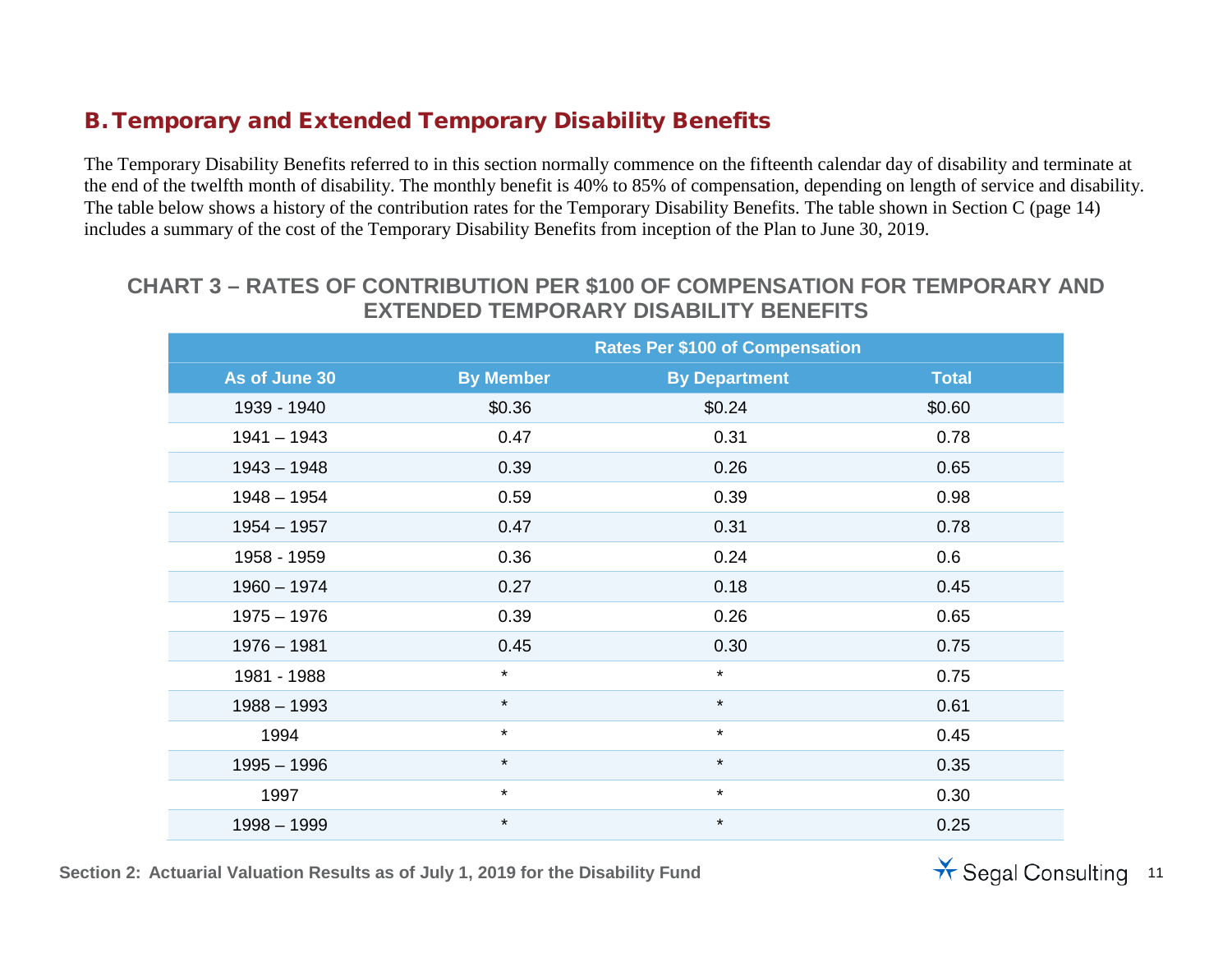#### **CHART 3 – RATES OF CONTRIBUTION PER \$100 OF COMPENSATION FOR TEMPORARY AND EXTENDED TEMPORARY DISABILITY BENEFITS (CONTINUED)**

|               | <b>Rates Per \$100 of Compensation</b> |                      |              |  |  |
|---------------|----------------------------------------|----------------------|--------------|--|--|
| As of June 30 | <b>By Member</b>                       | <b>By Department</b> | <b>Total</b> |  |  |
| $2000 - 2001$ | $\star$                                | $\star$              | \$0.35       |  |  |
| $2002 - 2004$ | $\star$                                | $\star$              | 0.68         |  |  |
| $2005 - 2006$ | $\star$                                | $\star$              | 0.74         |  |  |
| 2007          | $\star$                                | $\star$              | 1.55         |  |  |
| 2008          | $\star$                                | $\star$              | 2.18         |  |  |
| 2009          | $\star$                                | $\star$              | 1.73         |  |  |
| 2010          | $\star$                                | $\star$              | 1.37         |  |  |
| 2011          | $\star$                                | $\star$              | 1.32         |  |  |
| 2012          | $\star$                                | $\star$              | 1.46         |  |  |
| 2013          | $\star$                                | $\star$              | 1.55         |  |  |
| 2014          | $\star$                                | $\star$              | 1.54         |  |  |
| 2015          | $\star$                                | $\star$              | 1.68         |  |  |
| 2016          | $\star$                                | $\star$              | 1.74         |  |  |
| 2017          | $\star$                                | $\star$              | 1.55         |  |  |
| 2018          | $\star$                                | $\star$              | 1.47         |  |  |
| 2019          | $\star$                                | $\star$              | 1.34         |  |  |

\**From January 1980 to January 1984, employees paid \$1 per month and the Department paid the balance of the total rate. As of January 1984, the employee amount was increased to \$1 per biweekly payroll period.*

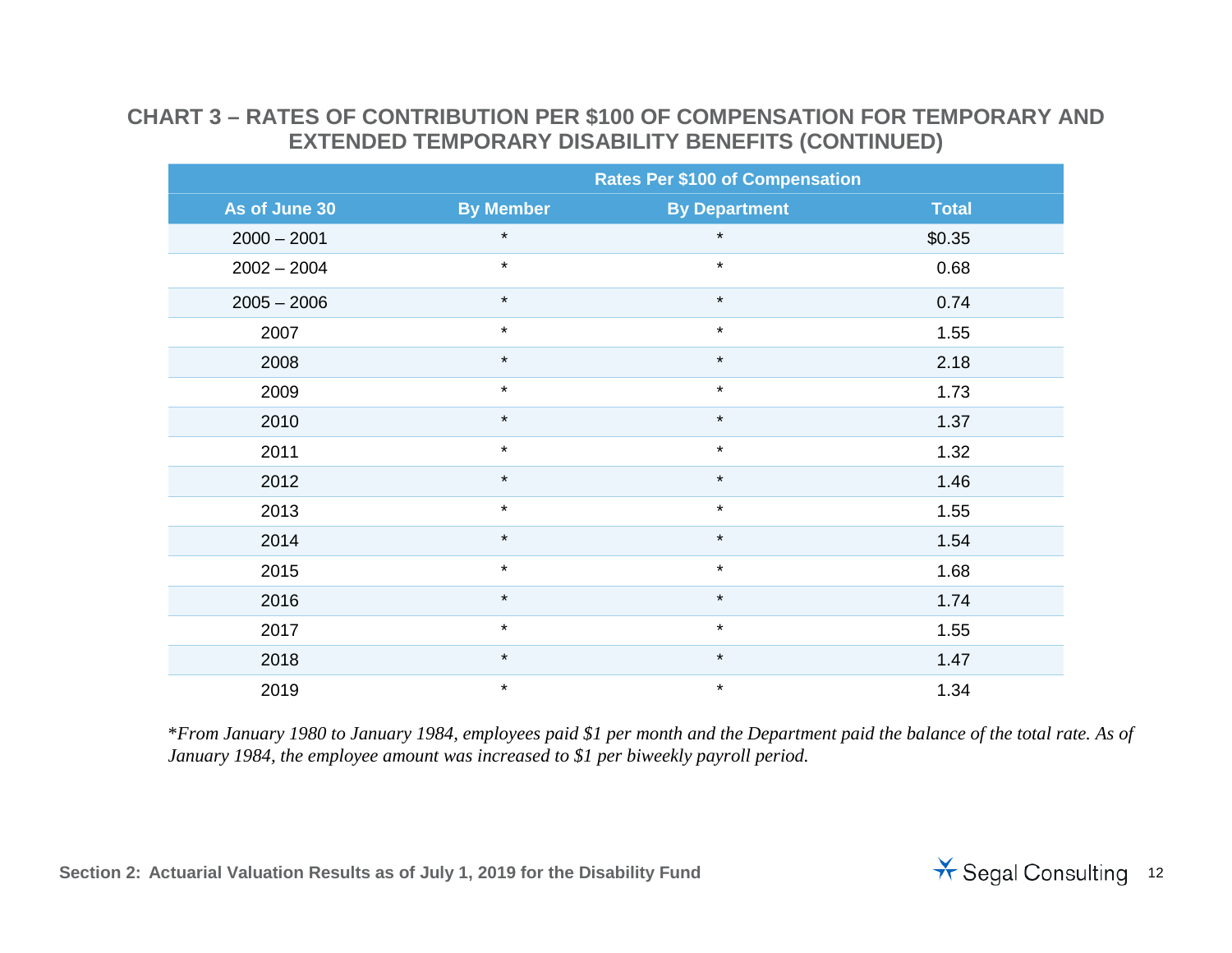<span id="page-12-0"></span>For Temporary and Extended Temporary Disability, the claim reserve is calculated as the sum of:

1. The open claim reserve, which is the number of open claims times the reserve factor specified in Section III D (2) of the Plan, and

2. The pending claim reserve, which is 1/26 of the benefits paid during the preceding fiscal year.

Incurred claims at an annual rate per \$100 of covered payroll are calculated as described in Section 2.A. and Section 3, Exhibit I. Since 1980, the goal for the general reserve has been to maintain it at approximately 20% of the claim reserve (\$5,172,322 as of June 30, 2019). Thus, the "target" is equal to \$1,034,464 (20% x \$5,172,322), as compared to the actual general reserve of \$2,883,277 as of June 30, 2019. Therefore, as of June 30, 2019, the current reserve surpasses the funding target by \$1,848,813. The Board adopted a change in the funding period for the general reserve to reach the target reserve level from only one year remaining as of July 1, 2018 to a five year rolling period effective with the July 1, 2019 valuation.

The Temporary Disability Experience Table indicates that the average cost for the last 20 years per \$100 of covered payroll is \$1.43 before taking into account interest on the general reserve. Based on reserves as of June 30, 2019, the expected interest credit for the next year is \$0.01 per \$100 of covered payroll (assuming a 3.50% investment return). Thus, the net average rate per \$100 of covered payroll is \$1.42. In 2000, \$11 million was transferred over from the Permanent Total Disability Fund and the entire Temporary and Extended Temporary Disability Benefit became payable from this Fund. Then, from 2000 through 2007, the general reserve followed a decreasing trend due to the contribution rates being lower than the increased claim rates. However, this trend reversed itself during 2008 through 2010 and then decreased during 2010 to 2012. During 2013, the General Reserve increased due to a decrease in the claim reserve and a decrease in benefit payments. During 2014, the General reserve decreased due to an increase in the claims reserve and the increase in benefit payments. During 2015 to 2019, the general reserve increased due to the contribution rates being higher than the claim rates. The claim reserve has increased slightly from the last year due to an increase in the reserve factor determined by the Retirement office as noted below.

As noted above, the total contribution rate needed to pay for expected claims is \$1.43 per \$100 of covered payroll. In order to reduce the general reserve to the target level over the current policy period of five years, we recommend a total contribution of \$1.33 per \$100 of covered payroll. After taking into account the employee contribution of \$1 per biweekly payroll period (which amounts to approximately \$0.02 per \$100 of covered payroll), the net recommended Department rate is \$1.31. The recommended contribution rate is unchanged from the prior valuation.

Pursuant to Section III D (2) of the Plan, the Temporary Disability claim reserve at the end of each year is determined by multiplying the number of open claims at the end of the year by a reserve factor of \$19,200 for 2019. This is an increase from \$18,400 for 2018. The current reserve factor of \$19,200 was provided by the Retirement Office, and accepted by Segal without audit.

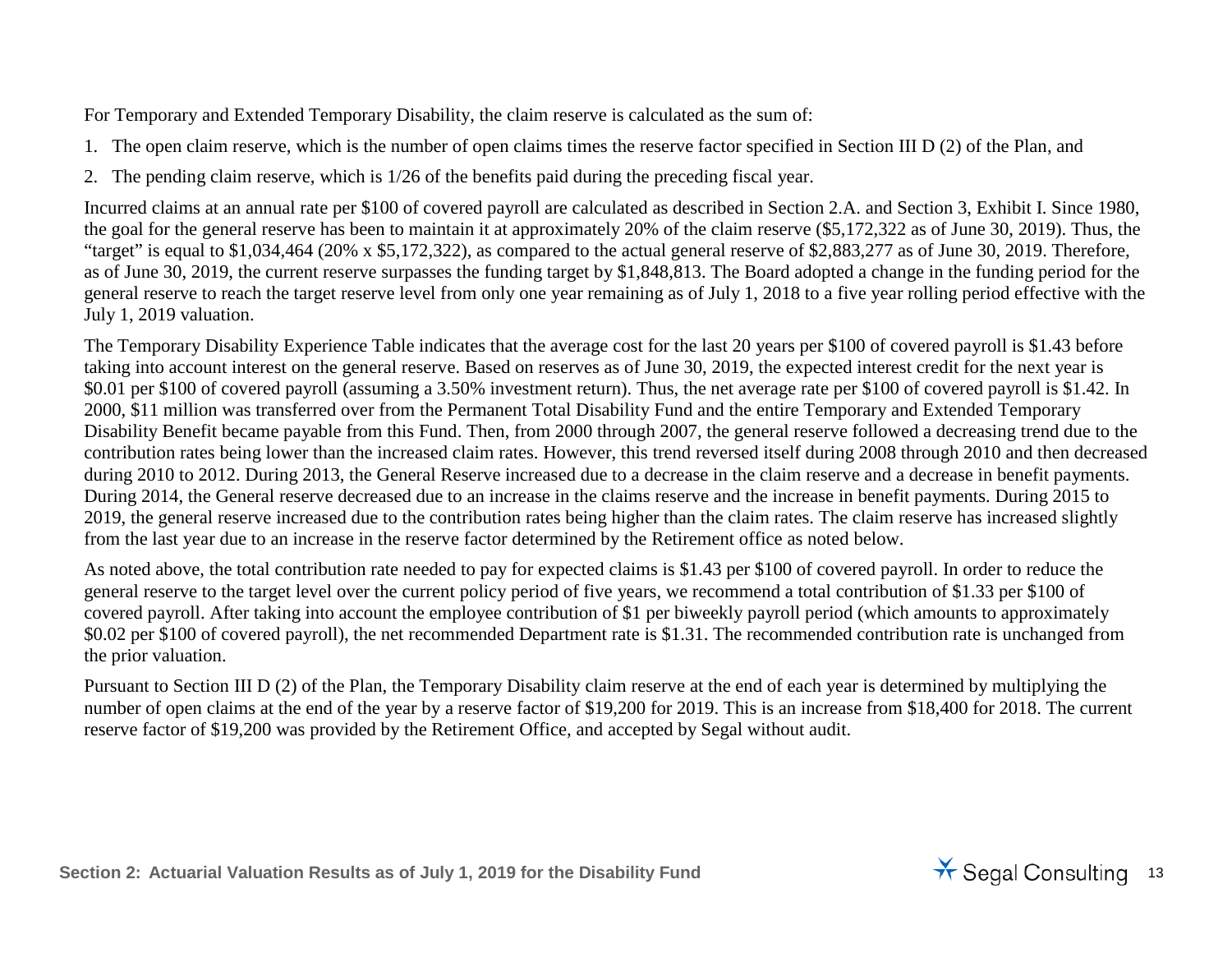|  | <b>C. Temporary Disability Experience Table</b> |  |
|--|-------------------------------------------------|--|
|  |                                                 |  |

| <b>Year Ended</b><br>June 30 | <b>Covered</b><br><b>Payroll</b> | <b>Claims and</b><br><b>Expenses Paid</b> | <b>Claims and</b><br><b>Expenses</b><br><b>Incurred</b> | <b>Annual Rate of</b><br><b>Incurred Claims</b><br>and Expenses<br><b>Per \$100 of</b><br><b>Covered Payroll</b> | <b>Cumulative Rate</b><br>of Incurred<br><b>Claims and</b><br><b>Expenses Per</b><br>\$100 of Covered<br><b>Payroll</b> | <b>General</b><br><b>Reserve</b> |
|------------------------------|----------------------------------|-------------------------------------------|---------------------------------------------------------|------------------------------------------------------------------------------------------------------------------|-------------------------------------------------------------------------------------------------------------------------|----------------------------------|
| 1939                         | \$9,705,000                      | \$33,138                                  | \$44,138                                                | \$0.45                                                                                                           | \$0.45                                                                                                                  | \$14,090                         |
| 1940                         | 14,015,000                       | 60,138                                    | 65,797                                                  | 0.47                                                                                                             | 0.46                                                                                                                    | 45,061                           |
| 1941                         | 13,350,000                       | 73,867                                    | 78,867                                                  | 0.59                                                                                                             | 0.51                                                                                                                    | 70,323                           |
| 1942                         | 13,415,000                       | 79,870                                    | 79,870                                                  | 0.60                                                                                                             | 0.53                                                                                                                    | 95,090                           |
| 1943                         | 12,645,000                       | 87,933                                    | 87,933                                                  | 0.70                                                                                                             | 0.56                                                                                                                    | 89,351                           |
| 1944                         | 12,400,000                       | 108,197                                   | 113,197                                                 | 0.91                                                                                                             | 0.62                                                                                                                    | 56,753                           |
| 1945                         | 12,396,000                       | 98,138                                    | 104,138                                                 | 0.84                                                                                                             | 0.65                                                                                                                    | 33,189                           |
| 1946                         | 15,293,000                       | 123,539                                   | 123,539                                                 | 0.81                                                                                                             | 0.68                                                                                                                    | 9,056                            |
| 1947                         | 20,027,000                       | 156,483                                   | 165,483                                                 | 0.83                                                                                                             | 0.70                                                                                                                    | (8,741)                          |
| 1948                         | 23,316,000                       | 161,558                                   | 158,558                                                 | 0.68                                                                                                             | 0.70                                                                                                                    | 61,194                           |
| 1949                         | 27,386,000                       | 157,975                                   | 155,975                                                 | 0.57                                                                                                             | 0.68                                                                                                                    | 173,506                          |
| 1950                         | 30,105,000                       | 163,475                                   | 175,476                                                 | 0.58                                                                                                             | 0.66                                                                                                                    | 293,063                          |
| 1951                         | 30,130,000                       | 180,286                                   | 177,286                                                 | 0.59                                                                                                             | 0.65                                                                                                                    | 411,057                          |
| 1952                         | 37,792,000                       | 204,381                                   | 208,381                                                 | 0.55                                                                                                             | 0.64                                                                                                                    | 573,038                          |
| 1953                         | 40,678,000                       | 228,354                                   | 262,354                                                 | 0.64                                                                                                             | 0.64                                                                                                                    | 757,895                          |
| 1954                         | 44,915,000                       | 255,289                                   | 244,289                                                 | 0.54                                                                                                             | 0.63                                                                                                                    | 892,666                          |
| 1955                         | 50,632,000                       | 241,898                                   | 215,898                                                 | 0.43                                                                                                             | 0.60                                                                                                                    | 1,102,717                        |
| 1956                         | 53,988,000                       | 244,824                                   | 242,824                                                 | 0.45                                                                                                             | 0.59                                                                                                                    | 1,317,674                        |
| 1957                         | 56,225,000                       | 268,883                                   | 280,883                                                 | 0.50                                                                                                             | 0.58                                                                                                                    | 1,419,437                        |
| 1958                         | 63,087,000                       | 286,924                                   | 291,924                                                 | 0.46                                                                                                             | 0.56                                                                                                                    | 1,557,783                        |

**Section 2: Actuarial Valuation Results as of July 1, 2019 for the Disability Fund 14 Consulting 14 Consulting 14** 

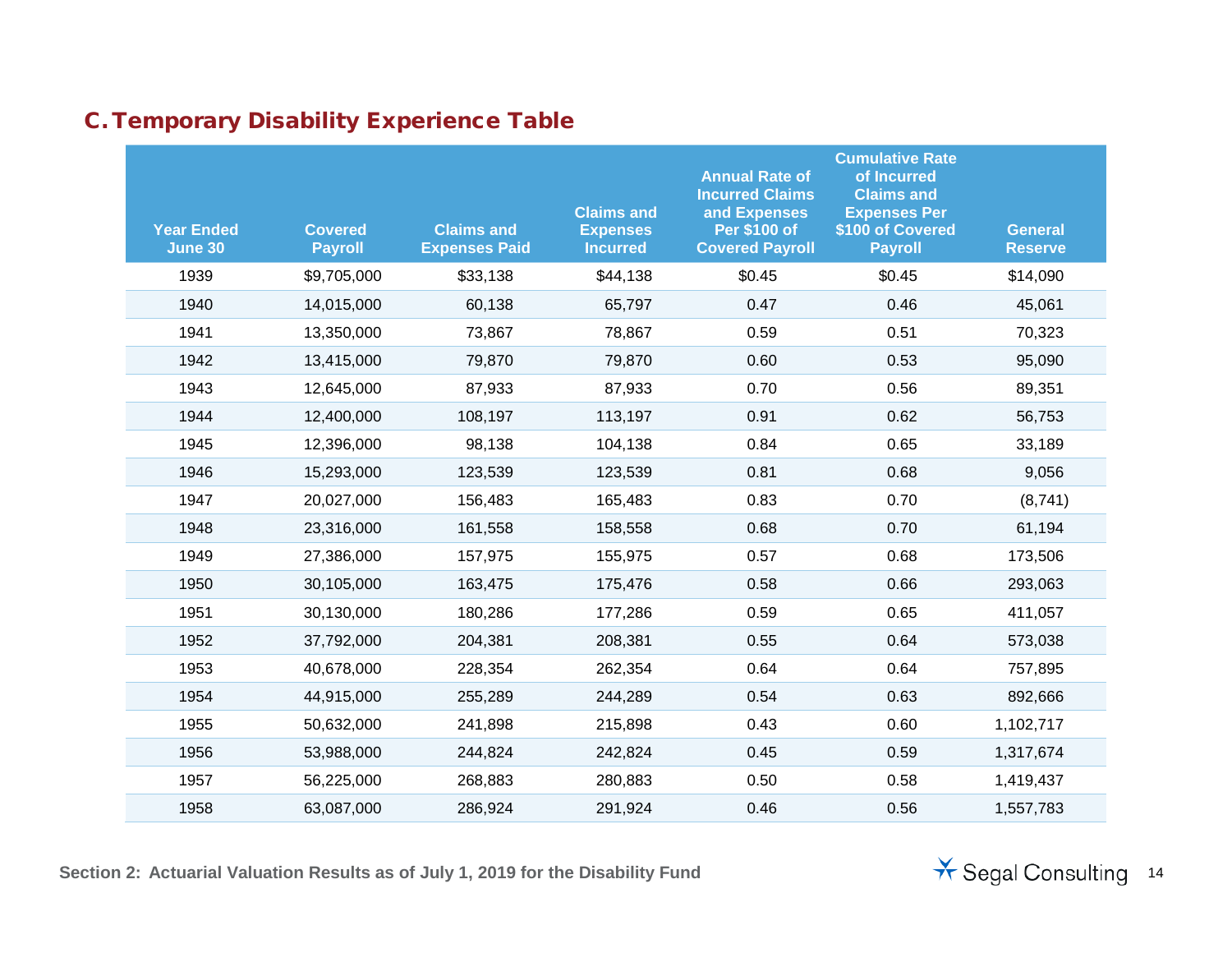| <b>Year Ended</b><br><b>June 30</b> | <b>Covered</b><br><b>Payroll</b> | <b>Claims and</b><br><b>Expenses Paid</b> | <b>Claims and</b><br><b>Expenses</b><br><b>Incurred</b> | <b>Annual Rate of</b><br><b>Incurred Claims</b><br>and Expenses<br>Per \$100 of<br><b>Covered Payroll</b> | <b>Cumulative Rate</b><br>of Incurred<br><b>Claims and</b><br><b>Expenses Per</b><br>\$100 of Covered<br><b>Payroll</b> | <b>General</b><br><b>Reserve</b> |
|-------------------------------------|----------------------------------|-------------------------------------------|---------------------------------------------------------|-----------------------------------------------------------------------------------------------------------|-------------------------------------------------------------------------------------------------------------------------|----------------------------------|
| 1959                                | \$65,930,000                     | \$368,644                                 | \$414,644                                               | \$0.63                                                                                                    | \$0.57                                                                                                                  | \$1,578,671                      |
| 1960                                | 65,993,000                       | 388,060                                   | 305,260                                                 | 0.46                                                                                                      | 0.56                                                                                                                    | 1,628,091                        |
| 1961                                | 68,055,000                       | 381,033                                   | 380,833                                                 | 0.56                                                                                                      | 0.56                                                                                                                    | 1,611,264                        |
| 1962                                | 73,192,000                       | 393,013                                   | 404,413                                                 | 0.55                                                                                                      | 0.56                                                                                                                    | 1,593,485                        |
| 1963                                | 78,546,000                       | 500,671                                   | 512,371                                                 | 0.65                                                                                                      | 0.57                                                                                                                    | 1,491,219                        |
| 1964                                | 83,672,000                       | 562,565                                   | 518,765                                                 | 0.62                                                                                                      | 0.57                                                                                                                    | 1,401,956                        |
| 1965                                | 87,976,000                       | 536,280                                   | 543,480                                                 | 0.62                                                                                                      | 0.58                                                                                                                    | 1,304,304                        |
| 1966                                | 92,885,000                       | 554,020                                   | 548,920                                                 | 0.59                                                                                                      | 0.58                                                                                                                    | 1,220,641                        |
| 1967                                | 98,253,000                       | 566,985                                   | 580,185                                                 | 0.59                                                                                                      | 0.58                                                                                                                    | 1,127,344                        |
| 1968                                | 103,283,000                      | 634,571                                   | 633,871                                                 | 0.61                                                                                                      | 0.58                                                                                                                    | 999,592                          |
| 1969                                | 111,396,000                      | 704,242                                   | 703,542                                                 | 0.63                                                                                                      | 0.58                                                                                                                    | 833,701                          |
| 1970                                | 121,866,000                      | 767,820                                   | 775,170                                                 | 0.64                                                                                                      | 0.59                                                                                                                    | 637,461                          |
| 1971                                | 131,730,000                      | 889,228                                   | 897,478                                                 | 0.68                                                                                                      | 0.59                                                                                                                    | 354,292                          |
| 1972                                | 140,154,000                      | 859,374                                   | 864,575                                                 | 0.62                                                                                                      | 0.60                                                                                                                    | 132,771                          |
| 1973                                | 143,834,000                      | 1,011,796                                 | 1,034,196                                               | 0.72                                                                                                      | 0.61                                                                                                                    | (253, 712)                       |
| 1974                                | 146,962,000                      | 1,140,512                                 | 1,175,512                                               | 0.80                                                                                                      | 0.62                                                                                                                    | (483, 644)                       |
| 1975                                | 156,628,000                      | 1,190,786                                 | 1,206,236                                               | 0.77                                                                                                      | 0.63                                                                                                                    | (702, 745)                       |
| 1976                                | 163,951,000                      | 1,304,122                                 | 1,325,572                                               | 0.81                                                                                                      | 0.64                                                                                                                    | (852, 027)                       |
| 1977                                | 165,258,000                      | 1,300,411                                 | 1,312,161                                               | 0.79                                                                                                      | 0.65                                                                                                                    | (959, 819)                       |
| 1978                                | 172,256,000                      | 1,404,379                                 | 1,393,979                                               | 0.81                                                                                                      | 0.66                                                                                                                    | (1, 103, 713)                    |

**Section 2: Actuarial Valuation Results as of July 1, 2019 for the Disability Fund** 15

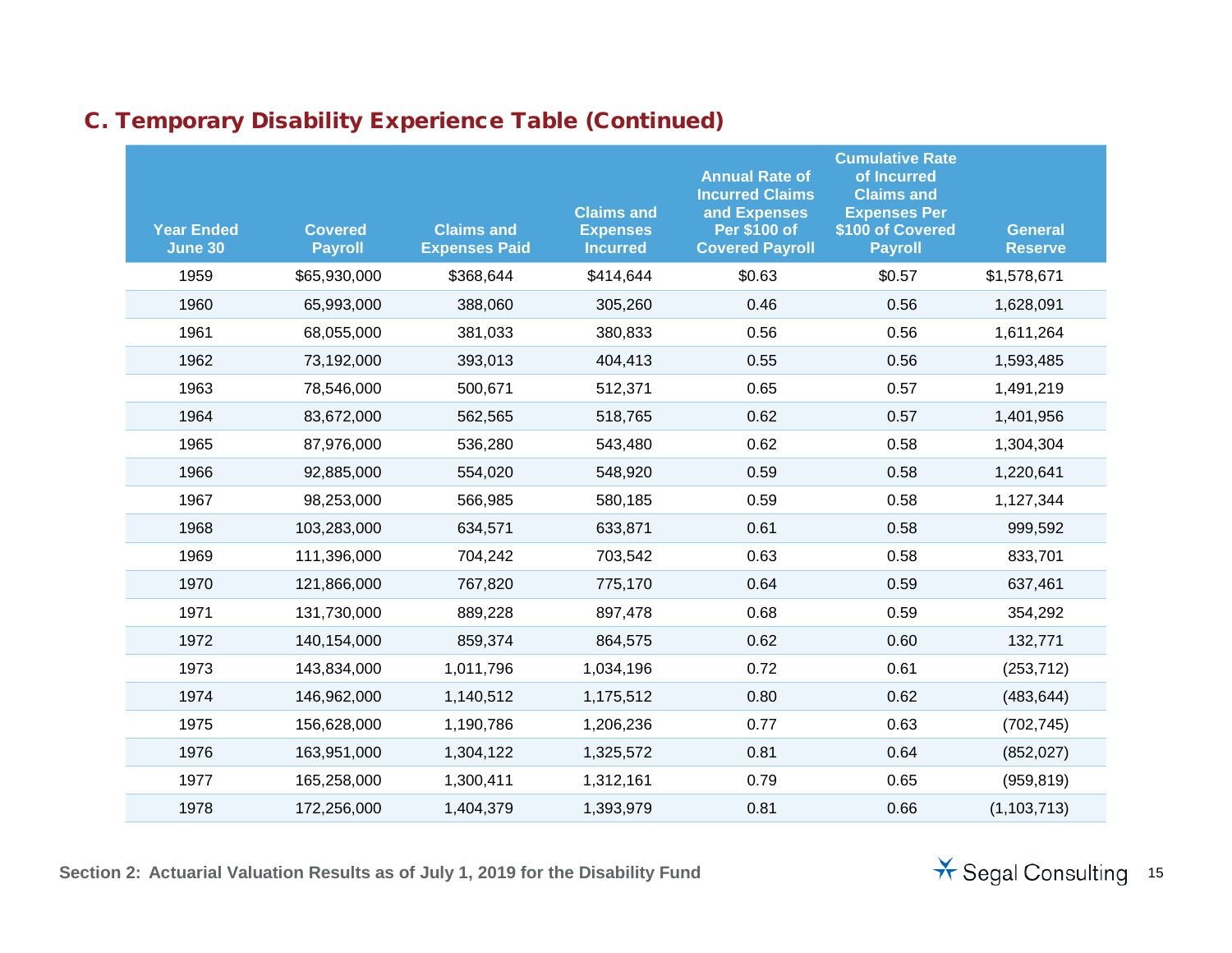| <b>Year Ended</b><br>June 30 | <b>Covered</b><br><b>Payroll</b> | <b>Claims and</b><br><b>Expenses Paid</b> | <b>Claims and</b><br><b>Expenses</b><br><b>Incurred</b> | <b>Annual Rate of</b><br><b>Incurred Claims</b><br>and Expenses<br><b>Per \$100 of</b><br><b>Covered Payroll</b> | <b>Cumulative Rate</b><br>of Incurred<br><b>Claims and</b><br><b>Expenses Per</b><br>\$100 of Covered<br><b>Payroll</b> | <b>General</b><br><b>Reserve</b> |
|------------------------------|----------------------------------|-------------------------------------------|---------------------------------------------------------|------------------------------------------------------------------------------------------------------------------|-------------------------------------------------------------------------------------------------------------------------|----------------------------------|
| 1979                         | \$177,648,000                    | \$1,378,601                               | \$1,410,042                                             | \$0.79                                                                                                           | \$0.67                                                                                                                  | (\$107,066)                      |
| 1980                         | 175,962,000                      | 1,400,805                                 | 1,350,503                                               | 0.77                                                                                                             | 0.67                                                                                                                    | (132, 312)                       |
| 1981                         | 202,902,000                      | 1,496,480                                 | 1,514,388                                               | 0.75                                                                                                             | 0.68                                                                                                                    | 64,895                           |
| 1982                         | 245,734,000                      | 1,394,848                                 | 1,438,322                                               | 0.59                                                                                                             | 0.67                                                                                                                    | 505,214                          |
| 1983                         | 274,644,000                      | 1,687,704                                 | 1,678,899                                               | 0.61                                                                                                             | 0.67                                                                                                                    | 957,656                          |
| 1984                         | 288,311,000                      | 1,789,909                                 | 1,864,263                                               | 0.65                                                                                                             | 0.67                                                                                                                    | 1,370,865                        |
| 1985                         | 310,359,000                      | 1,975,135                                 | 1,977,432                                               | 0.64                                                                                                             | 0.66                                                                                                                    | 1,875,475                        |
| 1986                         | 327,365,000                      | 2,210,661                                 | 2,251,124                                               | 0.69                                                                                                             | 0.67                                                                                                                    | 2,157,948                        |
| 1987                         | 360,065,000                      | 1,969,935                                 | 2,005,236                                               | 0.56                                                                                                             | 0.66                                                                                                                    | 2,728,701                        |
| 1988                         | 400,537,000                      | 2,290,491                                 | 2,260,068                                               | 0.56                                                                                                             | 0.65                                                                                                                    | 3,348,749                        |
| 1989                         | 394,086,000                      | 2,261,337                                 | 2,248,205                                               | 0.57                                                                                                             | $0.64*$                                                                                                                 | 3,849,928                        |
| 1990                         | 411,248,000                      | 2,171,299                                 | 2,160,636                                               | 0.53                                                                                                             | $0.62*$                                                                                                                 | 4,580,470                        |
| 1991                         | 402,648,000                      | 2,233,586                                 | 2,194,051                                               | 0.54                                                                                                             | $0.59*$                                                                                                                 | 5,286,005                        |
| 1992                         | 475,252,000                      | 2,354,177                                 | 2,375,545                                               | 0.50                                                                                                             | $0.59*$                                                                                                                 | 6,298,902                        |
| 1993                         | 464,000,000                      | 2,348,727                                 | 2,373,719                                               | 0.51                                                                                                             | $0.58*$                                                                                                                 | 6,888,804                        |
| 1994                         | 470,000,000                      | 2,516,640                                 | 2,567,498                                               | 0.55                                                                                                             | $0.57*$                                                                                                                 | 6,709,671                        |
| 1995                         | 450,713,000                      | 2,964,258                                 | 2,933,789                                               | 0.65                                                                                                             | $0.57*$                                                                                                                 | 5,845,370                        |
| 1996                         | 441,956,000                      | 2,225,030                                 | 2,076,306                                               | 0.47                                                                                                             | $0.54*$                                                                                                                 | 5,593,988                        |
| 1997                         | 472,678,000                      | 2,019,565                                 | 2,016,440                                               | 0.43                                                                                                             | $0.53*$                                                                                                                 | 5,286,560                        |
| 1998                         | 417,262,000                      | 2,416,341                                 | 2,473,601                                               | 0.59                                                                                                             | $0.53*$                                                                                                                 | 4,210,250                        |

Section 2: Actuarial Valuation Results as of July 1, 2019 for the Disability Fund<br>
The Segal Consulting 16

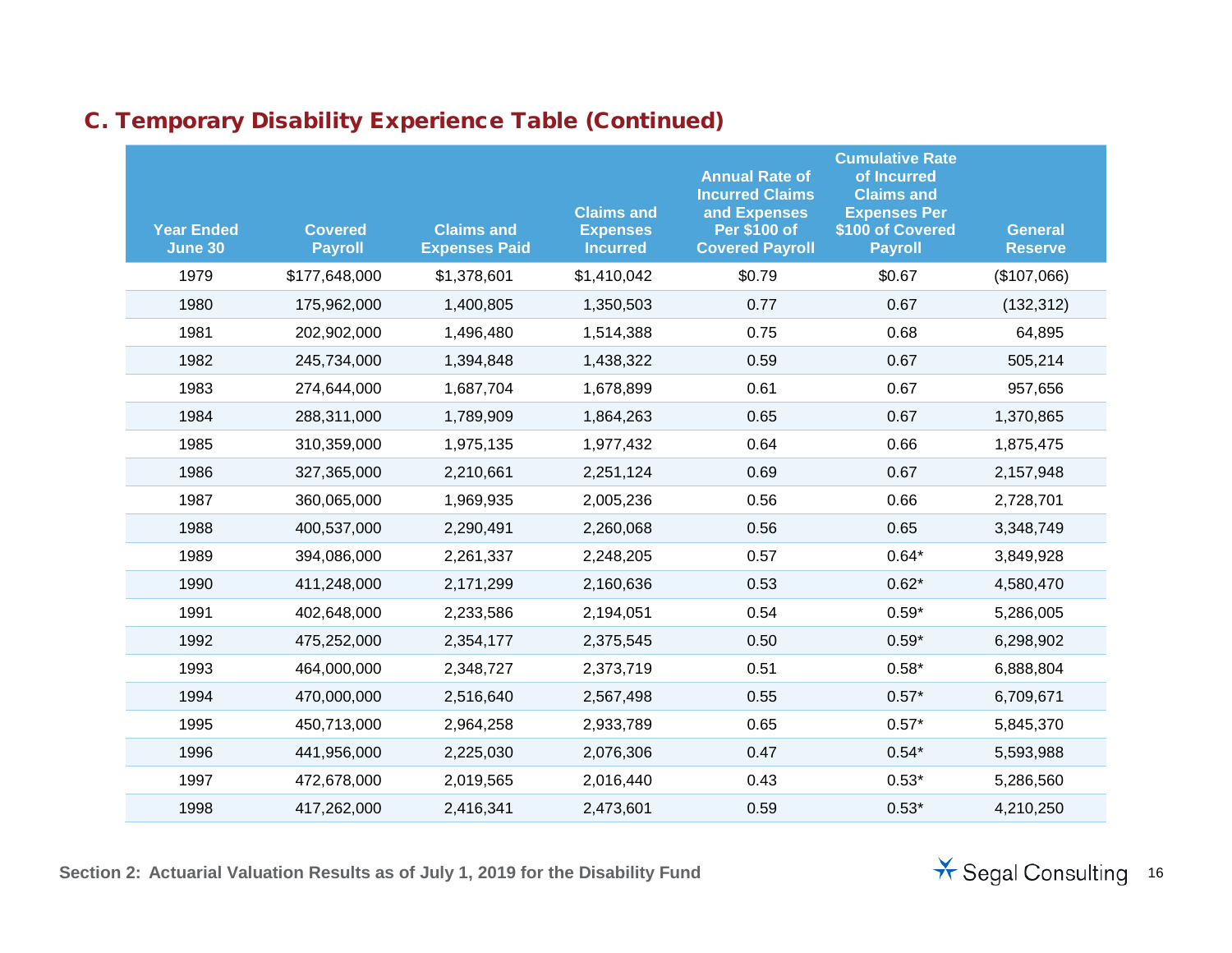| <b>Year Ended</b><br>June 30 | <b>Covered</b><br><b>Payroll</b> | <b>Claims and</b><br><b>Expenses Paid</b> | <b>Claims and</b><br><b>Expenses</b><br><b>Incurred</b> | <b>Annual Rate of</b><br><b>Incurred Claims</b><br>and Expenses<br><b>Per \$100 of</b><br><b>Covered Payroll</b> | <b>Cumulative Rate</b><br>of Incurred<br><b>Claims and</b><br><b>Expenses Per</b><br>\$100 of Covered<br><b>Payroll</b> | <b>General</b><br><b>Reserve</b> |
|------------------------------|----------------------------------|-------------------------------------------|---------------------------------------------------------|------------------------------------------------------------------------------------------------------------------|-------------------------------------------------------------------------------------------------------------------------|----------------------------------|
| 1999                         | \$355,148,948                    | \$1,858,677                               | \$2,016,329                                             | \$0.57                                                                                                           | $$0.53*$                                                                                                                | \$3,371,035                      |
| 2000                         | 369,509,233                      | 4,682,621                                 | 4,809,494                                               | 1.30                                                                                                             | $1.30**$                                                                                                                | 13,339,138***                    |
| 2001                         | 403,265,472                      | 4,211,036                                 | 4,426,638                                               | 1.10                                                                                                             | $1.20**$                                                                                                                | 11,141,509                       |
| 2002                         | 430,397,884                      | 4,584,284                                 | 4,528,640                                               | 1.05                                                                                                             | $1.15***$                                                                                                               | 9,999,795                        |
| 2003                         | 472,432,303                      | 5,306,242                                 | 5,388,510                                               | 1.14                                                                                                             | $1.15***$                                                                                                               | 8,353,541                        |
| 2004                         | 522,227,280                      | 6,210,253                                 | 6,246,423                                               | 1.20                                                                                                             | $1.16***$                                                                                                               | 5,966,023                        |
| 2005                         | 554,839,816                      | 7,298,197                                 | 7,480,641                                               | 1.35                                                                                                             | $1.19***$                                                                                                               | 2,715,895                        |
| 2006                         | 574,315,572                      | 8,897,820                                 | 9,028,144                                               | 1.57                                                                                                             | $1.24***$                                                                                                               | (2,009,091)                      |
| 2007                         | 604,514,525                      | 9,502,988                                 | 9,556,168                                               | 1.58                                                                                                             | $1.29**$                                                                                                                | (4,328,285)                      |
| 2008                         | 623,634,208                      | 9,578,292                                 | 9,540,484                                               | 1.53                                                                                                             | $1.31**$                                                                                                                | (1, 103, 230)                    |
| 2009                         | 696,704,083                      | 8,889,938                                 | 9,337,463                                               | 1.34                                                                                                             | $1.32**$                                                                                                                | 2,719,985                        |
| 2010                         | 767,912,436                      | 10,947,771                                | 11,262,418                                              | 1.47                                                                                                             | $1.33***$                                                                                                               | 3,006,739                        |
| 2011                         | 791,760,493                      | 11,720,424                                | 13,268,642                                              | 1.68                                                                                                             | $1.36***$                                                                                                               | 421,664                          |
| 2012                         | 805,607,436                      | 12,469,833                                | 13,051,706                                              | 1.62                                                                                                             | $1.38**$                                                                                                                | (1, 243, 338)                    |
| 2013                         | 817,421,028                      | 12,130,514                                | 11,770,414                                              | 1.44                                                                                                             | $1.38***$                                                                                                               | (538,036)                        |
| 2014                         | 819,923,866                      | 14,171,121                                | 14,648,006                                              | 1.79                                                                                                             | $1.41**$                                                                                                                | (2,476,726)                      |
| 2015                         | 839,213,254                      | 13,158,645                                | 13,500,304                                              | 1.61                                                                                                             | $1.42**$                                                                                                                | (2,270,074)                      |
| 2016                         | 861,818,854                      | 12,614,416                                | 12,573,684                                              | 1.46                                                                                                             | $1.43**$                                                                                                                | 19,712                           |
| 2017                         | 892,332,196                      | 13,251,004                                | 13,616,488                                              | 1.53                                                                                                             | $1.43***$                                                                                                               | 1,003,421                        |
| 2018                         | 953,635,670                      | 13,368,674                                | 13,390,600                                              | 1.40                                                                                                             | $1.43**$                                                                                                                | 2,118,648                        |

**Section 2: Actuarial Valuation Results as of July 1, 2019 for the Disability Fund** 17 **17** Segal Consulting 17

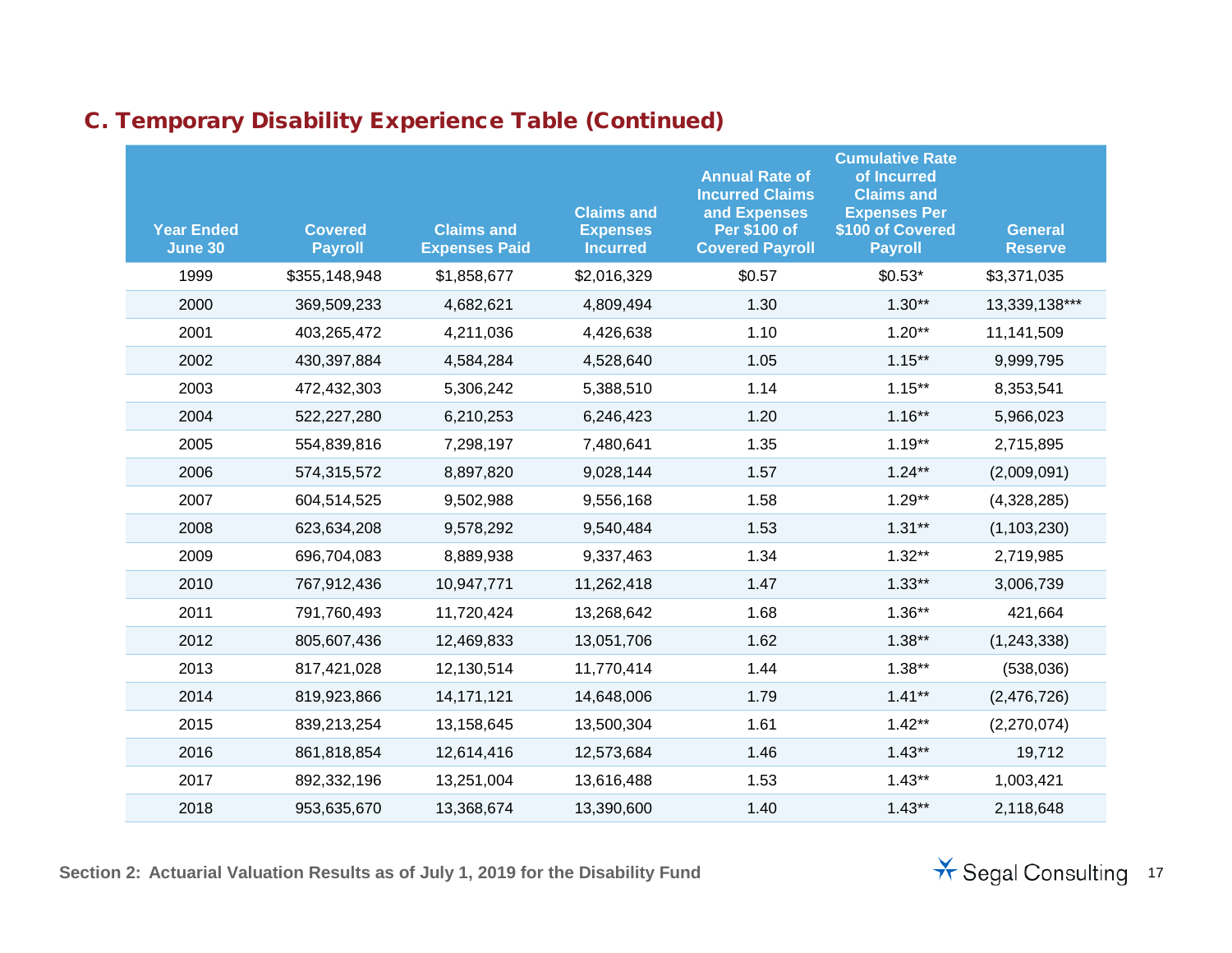| <b>Year Ended</b><br>June 30 | <b>Covered</b><br><b>Payroll</b> | <b>Claims and</b><br><b>Expenses Paid</b> | <b>Claims and</b><br><b>Expenses</b><br><b>Incurred</b> | <b>Annual Rate of</b><br><b>Incurred Claims</b><br>and Expenses<br><b>Per \$100 of</b><br><b>Covered Payroll</b> | <b>Cumulative Rate</b><br>of Incurred'<br><b>Claims and</b><br><b>Expenses Per</b><br>\$100 of Covered<br><b>Pavroll</b> | <b>General</b><br><b>Reserve</b> |
|------------------------------|----------------------------------|-------------------------------------------|---------------------------------------------------------|------------------------------------------------------------------------------------------------------------------|--------------------------------------------------------------------------------------------------------------------------|----------------------------------|
| 2019                         | \$1,028,212,002                  | \$13,673,983                              | \$13,934,525                                            | \$1.36                                                                                                           | $$1.43**$                                                                                                                | \$2,883,277                      |

\* *Average of ten most recent rates prior to the addition of the entire Temporary and Extended Temporary Disability Benefit.*

*\*\* Average of rates after addition of the entire Temporary and Extended Temporary Disability Benefits.*

*\*\*\* In 2000, \$11 million was transferred from the Permanent Total Disability Fund. Starting in 2000, the entire Temporary and Extended Temporary Disability Benefit became payable from this Fund.*

*Note: Starting in 1987, expenses are not included.*

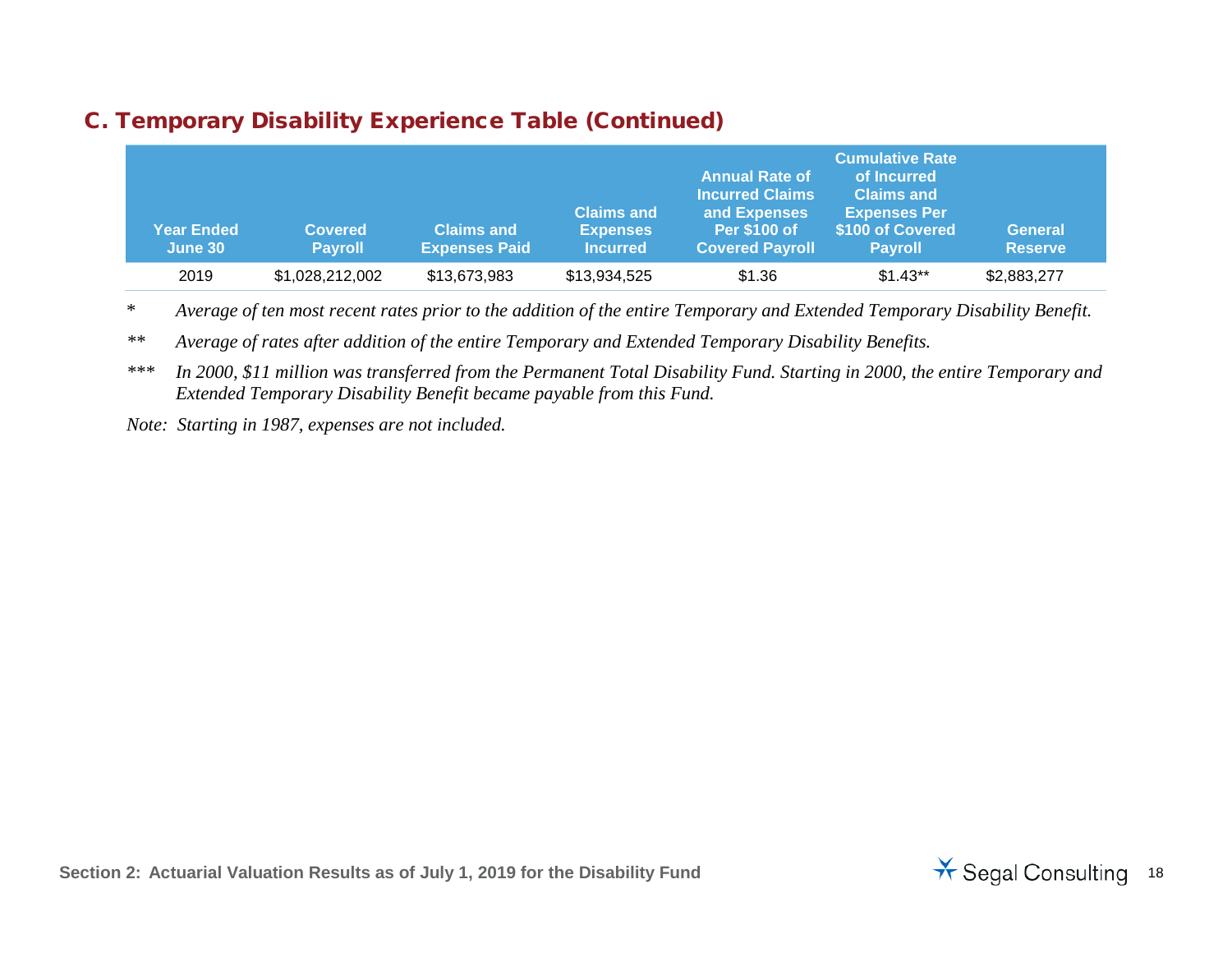#### D. Permanent Total Disability Benefits

Permanent Total Disability Benefits may commence as early as the thirteenth month of disability or as late as the twenty-fifth month, depending on the member's condition and Extended Temporary Disability Coverage. The monthly benefit is an amount equal to 40% of the member's compensation. Cost-of-living benefits, with a 3% maximum increase per year (similar to those provided to service retirees), were adopted as of April 1, 1970. The table below shows a history of the contribution rates for the Permanent Total Disability Benefits. The table on page 22 summarizes the cost of Permanent Total Disability Benefits from inception of the Plan to June 30, 2019.

### **CHART 4 – RATES OF CONTRIBUTION PER \$100 OF COMPENSATION FOR PERMANENT TOTAL DISABILITY BENEFITS**

|               |                  | <b>Rates Per \$100 of Compensation</b> |              |
|---------------|------------------|----------------------------------------|--------------|
| As of June 30 | <b>By Member</b> | <b>By Department</b>                   | <b>Total</b> |
| $1938 - 1942$ | \$0.62           | \$0.41                                 | \$1.03       |
| $1942 - 1947$ | 0.52             | 0.34                                   | 0.86         |
| $1947 - 1953$ | 0.62             | 0.41                                   | 1.03         |
| $1953 - 1956$ | 0.52             | 0.34                                   | 0.86         |
| $1956 - 1959$ | 0.36             | 0.24                                   | 0.60         |
| $1959 - 1969$ | 0.21             | 0.14                                   | 0.35         |
| $1969 - 1973$ | 0.12             | 0.08                                   | 0.20         |
| $1973 - 1975$ | 0.24             | 0.16                                   | 0.40         |
| $1975 - 1980$ | 0.36             | 0.24                                   | 0.60         |
| $1980 - 1981$ | $\star$          | $\star$                                | 0.60         |
| $1981 - 1987$ | $\star$          | $\star$                                | 0.55         |
| $1987 - 1992$ | $\star$          | $\star$                                | 0.25         |
| 1992-1998     | $\star$          | $\star$                                | 0.05         |
| 1998-2019     | $\star$          | 0.00                                   | $\star$      |

*\* From January 1980 to January 1984, employees paid \$1 per month and the Department paid the balance of the total rate. As of January 1984, the employee amount was increased to \$1 per biweekly payroll period.*

Section 2: Actuarial Valuation Results as of July 1, 2019 for the Disability Fund<br>
Section 2: Actuarial Valuation Results as of July 1, 2019 for the Disability Fund

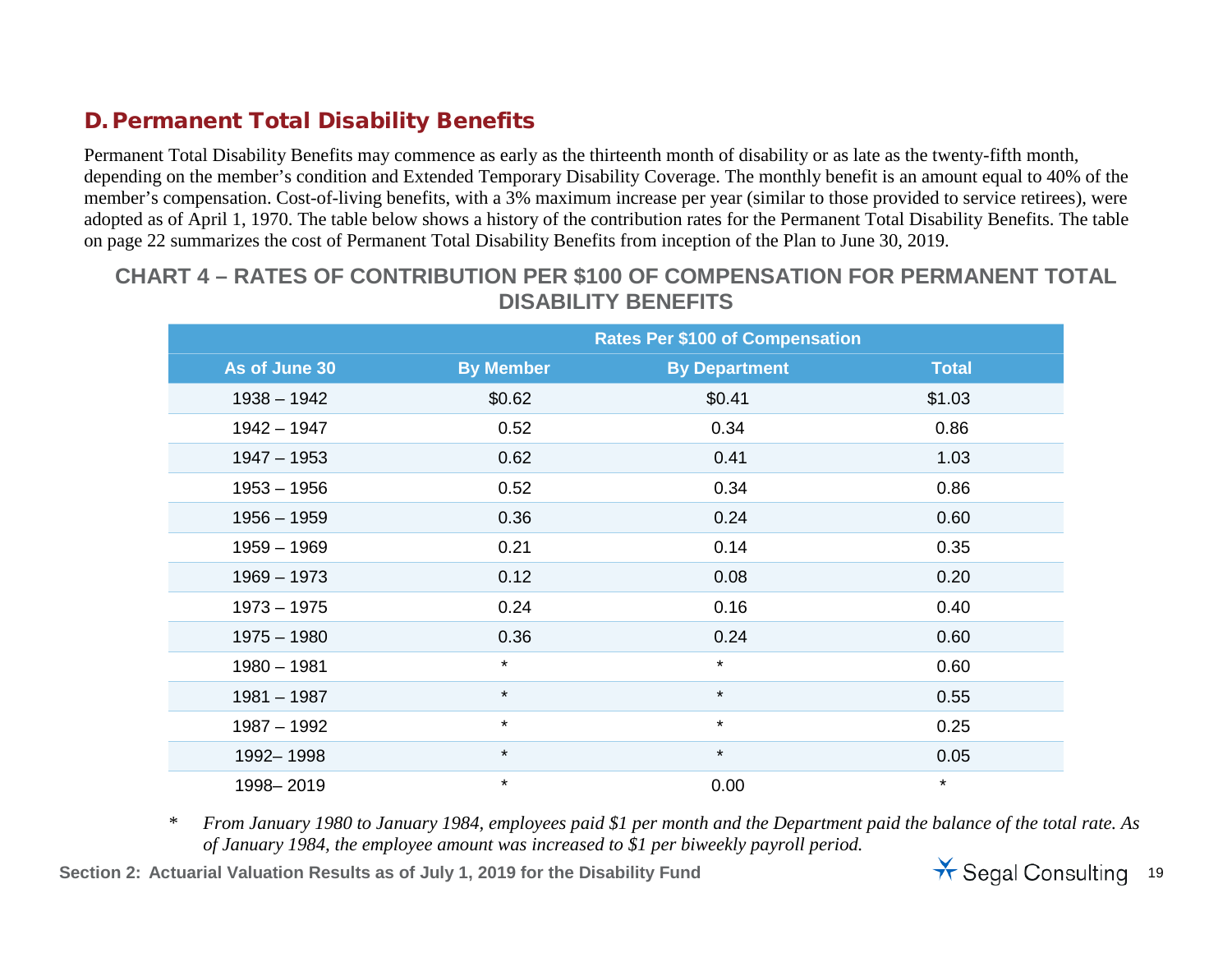<span id="page-19-0"></span>For Permanent Total Disability Benefit, the claim reserve is calculated as the sum of:

- 1. The open (or reported) claim reserve, which is the present value of future disability benefits for open claims, and
- 2. The pending claim reserve, which is the contributions made during the fiscal year.

The rate of interest used by the Board in the present value calculation is 3.50%. Beginning in 1983, the present value calculation also reflects 3% cost-of-living increases. The incurred claims and the annual experience rate per \$100 of covered payroll were calculated as described in Section 2.A. and Section 3, Exhibit III. The current goal for the general reserve is that it be maintained at approximately 20% of the claim reserve (\$12,701,516 as of June 30, 2019).

For several years, the Permanent Total Disability Experience Table has shown a downward trend in the annual cost per \$100 of covered payroll. In 1983, the claim cost returned to earlier levels, but this was artificially high due to the change in reflecting cost-of-living increases. It appears that the Fund has reached a somewhat stable cumulative rate of claim costs, although year-by-year costs are still fluctuating.

As of June 30, 2019, the general reserve for Permanent Total Disability is \$20,707,032. This is much larger than the amount needed to meet the 2019 goal for the reserve, which is \$2,540,303 (20% x \$12,701,516). Also, it should be noted that expected interest on the general reserve (which amounts to \$724,746, or \$0.07 per \$100 of covered payroll, based on the reserve as of June 30, 2019 and 3.50% interest) is not reflected in the annual rate shown in the experience table.

If no expected interest on the general reserve had been taken into account, the average annual rate of contribution would have been \$0.27 per \$100 of covered payroll over the last 20 years, and the annual rate of contribution as of June 30, 2019 would have been \$0.20 per \$100 of covered payroll. The expected interest on the reserves (\$0.07 per \$100 of covered payroll) would reduce the \$0.27 per \$100 of payroll and \$0.20 per \$100 of payroll contribution rates to \$0.20 and \$0.13, respectively.

The general reserve is so large that interest alone is expected to be enough to pay a significant portion of the claims for many years to come. Thus, we recommend that the Board maintain the Department contribution of zero cents per \$100 of covered compensation so that the general reserve can be reduced closer to its target level over time.

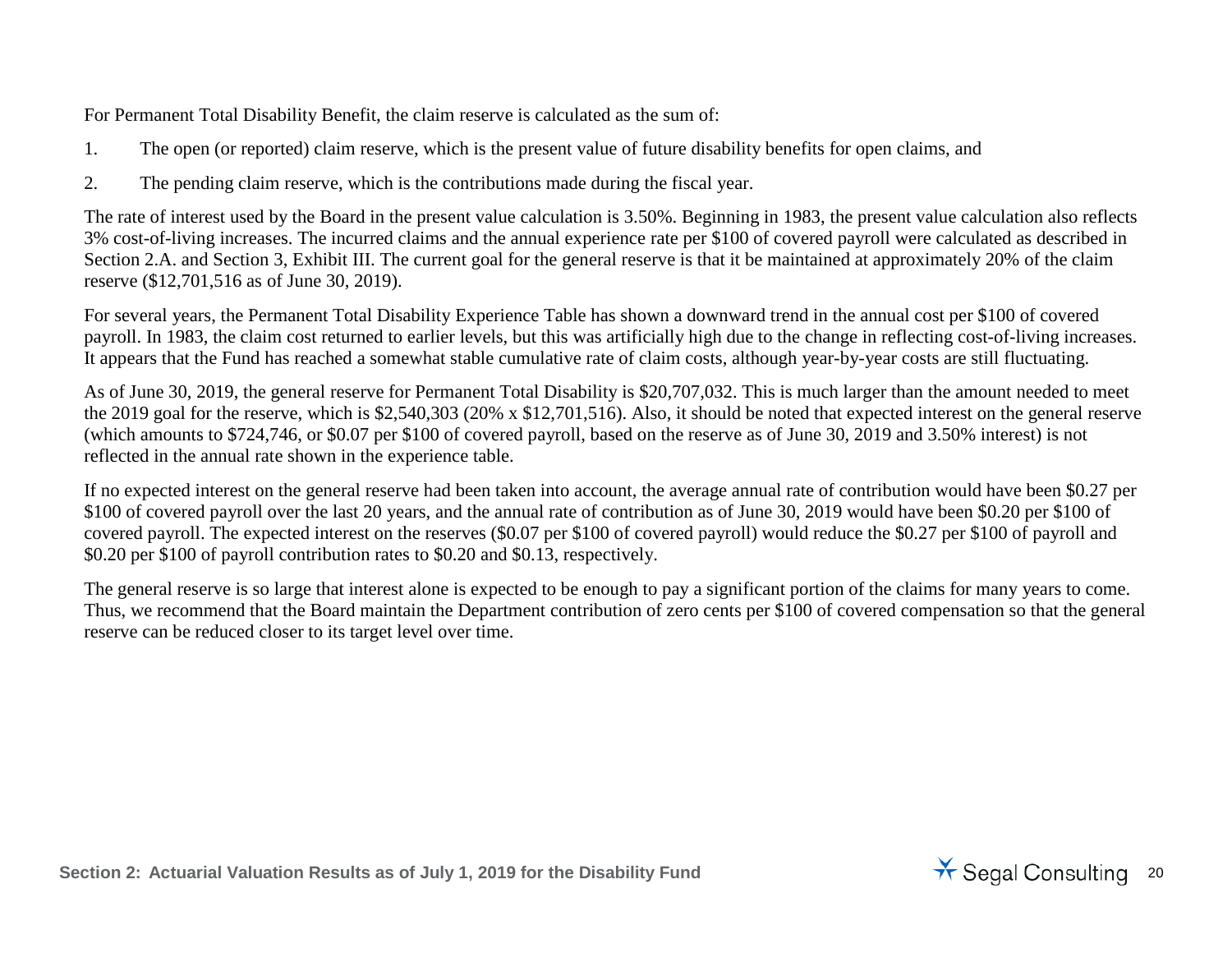| <b>Year Ended</b><br><b>June 30</b> | <b>Covered</b><br><b>Payroll</b> | <b>Claims and</b><br><b>Expenses Paid</b> | <b>Claims and</b><br><b>Expenses</b><br>Incurred* | <b>Annual Rate of</b><br><b>Incurred Claims</b><br>and Expenses Per<br>\$100 of Covered<br>Payroll* | <b>Cumulative</b><br><b>Rate of Incurred</b><br><b>Claims and</b><br><b>Expenses Per</b><br>\$100 of Covered<br><b>Payroll</b> | <b>General</b><br><b>Reserve</b> |
|-------------------------------------|----------------------------------|-------------------------------------------|---------------------------------------------------|-----------------------------------------------------------------------------------------------------|--------------------------------------------------------------------------------------------------------------------------------|----------------------------------|
| 1939                                | \$9,742,000                      | \$3,711                                   | \$87,711                                          | \$0.90                                                                                              | \$0.90                                                                                                                         | \$13,604                         |
| 1940                                | 13,989,000                       | 21,342                                    | 103,588                                           | 0.74                                                                                                | 0.81                                                                                                                           | 56,344                           |
| 1941                                | 13,266,000                       | 24,788                                    | 74,936                                            | 0.56                                                                                                | 0.72                                                                                                                           | 122,383                          |
| 1942                                | 13,306,000                       | 32,566                                    | 91,896                                            | 0.69                                                                                                | 0.71                                                                                                                           | 175,539                          |
| 1943                                | 12,574,000                       | 43,318                                    | 74,067                                            | 0.59                                                                                                | 0.69                                                                                                                           | 219,667                          |
| 1944                                | 12,319,000                       | 58,699                                    | 83,340                                            | 0.68                                                                                                | 0.69                                                                                                                           | 252,063                          |
| 1945                                | 12,309,000                       | 85,014                                    | 146,059                                           | 1.19                                                                                                | 0.76                                                                                                                           | 218,072                          |
| 1946                                | 15,152,000                       | 89,721                                    | 241,219                                           | 1.59                                                                                                | 0.88                                                                                                                           | 111,847                          |
| 1947                                | 19,836,000                       | 109,058                                   | 270,398                                           | 1.36                                                                                                | 0.96                                                                                                                           | 18,764                           |
| 1948                                | 23,235,000                       | 120,837                                   | 175,320                                           | 0.75                                                                                                | 0.93                                                                                                                           | 80,980                           |
| 1949                                | 27,275,000                       | 136,224                                   | 133,200                                           | 0.49                                                                                                | 0.86                                                                                                                           | 233,675                          |
| 1950                                | 29,974,000                       | 138,210                                   | 96,082                                            | 0.32                                                                                                | 0.78                                                                                                                           | 458,989                          |
| 1951                                | 29,990,000                       | 135,367                                   | 144,943                                           | 0.48                                                                                                | 0.74                                                                                                                           | 632,438                          |
| 1952                                | 37,565,000                       | 134,551                                   | 11,043                                            | 0.03                                                                                                | 0.64                                                                                                                           | 1,044,175                        |
| 1953                                | 40,464,000                       | 156,803                                   | 403,365                                           | 1.00                                                                                                | 0.76                                                                                                                           | 1,055,235                        |
| 1954                                | 44,971,000                       | 184,131                                   | 166,033                                           | 0.37                                                                                                | 0.64                                                                                                                           | 1,316,150                        |
| 1955                                | 49,389,000                       | 192,397                                   | 234,939                                           | 0.48                                                                                                | 0.62                                                                                                                           | 1,547,758                        |
| 1956                                | 50,836,000                       | 179,587                                   | 14,956                                            | 0.03                                                                                                | 0.56                                                                                                                           | 2,021,772                        |
| 1957                                | 52,720,000                       | 180,814                                   | 249,641                                           | 0.47                                                                                                | 0.55                                                                                                                           | 2,157,769                        |
| 1958                                | 58,829,000                       | 152,089                                   | 33,695                                            | 0.06                                                                                                | 0.50                                                                                                                           | 2,560,220                        |

### E. Permanent Total Disability Experience Table

**Section 2: Actuarial Valuation Results as of July 1, 2019 for the Disability Fund** 200 **1 21** 21

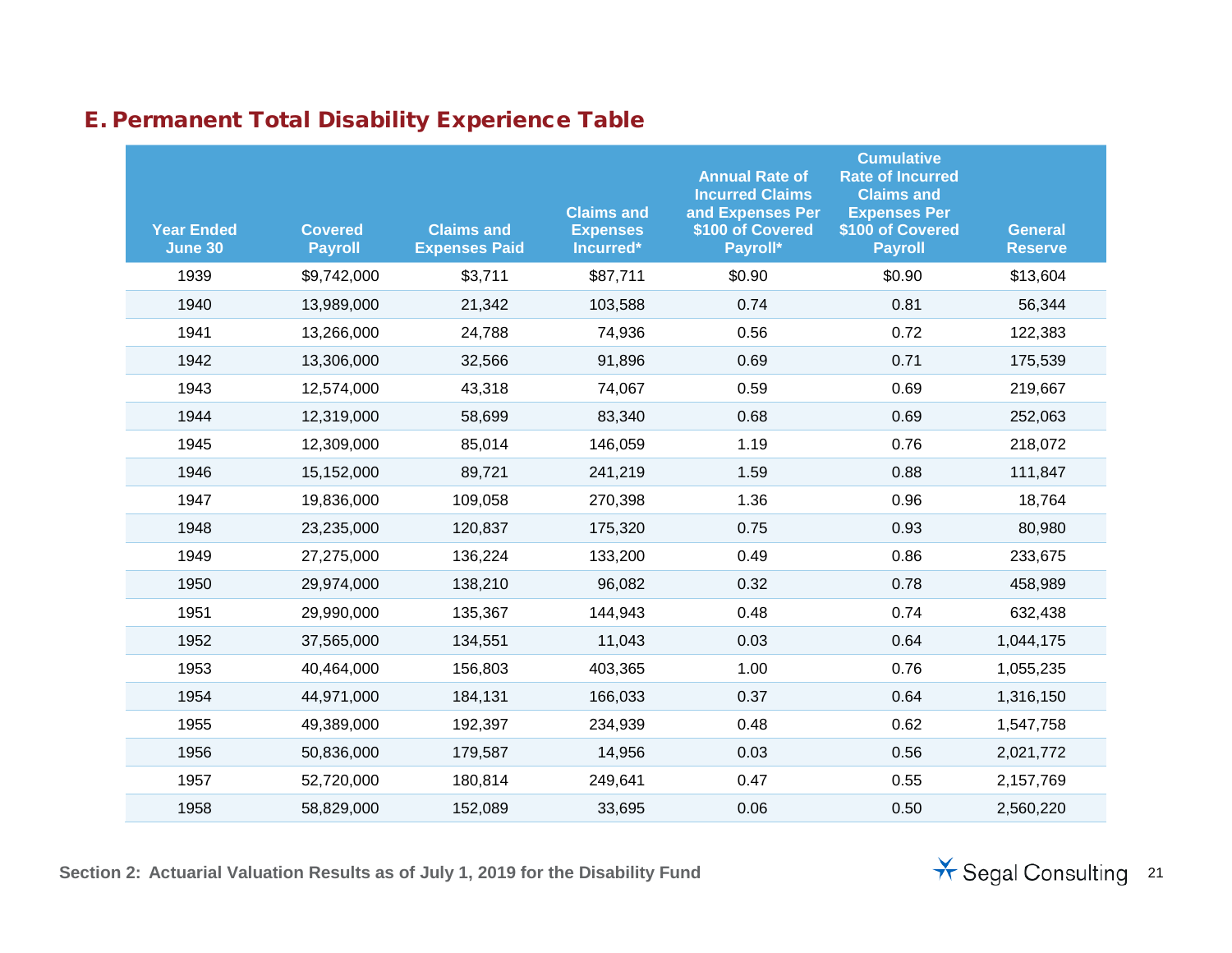| <b>Year Ended</b><br>June 30 | <b>Covered</b><br><b>Payroll</b> | <b>Claims and</b><br><b>Expenses Paid</b> | <b>Claims and</b><br><b>Expenses</b><br>Incurred* | <b>Annual Rate of</b><br><b>Incurred Claims</b><br>and Expenses Per<br>\$100 of Covered<br>Payroll* | <b>Cumulative</b><br><b>Rate of Incurred</b><br><b>Claims and</b><br><b>Expenses Per</b><br>\$100 of Covered<br><b>Payroll</b> | <b>General</b><br><b>Reserve</b> |
|------------------------------|----------------------------------|-------------------------------------------|---------------------------------------------------|-----------------------------------------------------------------------------------------------------|--------------------------------------------------------------------------------------------------------------------------------|----------------------------------|
| 1959                         | \$61,495,000                     | \$146,785                                 | \$381,672                                         | \$0.62                                                                                              | \$0.51                                                                                                                         | \$2,615,720                      |
| 1960                         | 64,964,000                       | 187,826                                   | 367,442                                           | 0.57                                                                                                | 0.52                                                                                                                           | 2,572,558                        |
| 1961                         | 67,012,000                       | 216,655                                   | 509,906                                           | 0.76                                                                                                | 0.54                                                                                                                           | 2,394,036                        |
| 1962                         | 71,708,000                       | 230,601                                   | 205,588                                           | 0.29                                                                                                | 0.52                                                                                                                           | 2,526,768                        |
| 1963                         | 77,236,000                       | 227,517                                   | 327,404                                           | 0.42                                                                                                | 0.51                                                                                                                           | 2,560,680                        |
| 1964                         | 82,455,000                       | 240,242                                   | 319,583                                           | 0.39                                                                                                | 0.50                                                                                                                           | 2,624,717                        |
| 1965                         | 86,833,000                       | 248,687                                   | 291,596                                           | 0.34                                                                                                | 0.48                                                                                                                           | 2,736,710                        |
| 1966                         | 91,488,000                       | 277,855                                   | 395,424                                           | 0.43                                                                                                | 0.48                                                                                                                           | 2,763,324                        |
| 1967                         | 96,225,000                       | 286,761                                   | 202,661                                           | 0.21                                                                                                | 0.46                                                                                                                           | 3,009,729                        |
| 1968                         | 101,556,000                      | 298,893                                   | 401,943                                           | 0.40                                                                                                | 0.46                                                                                                                           | 3,079,294                        |
| 1969                         | 109,554,000                      | 334,656                                   | 731,158                                           | 0.67                                                                                                | 0.47                                                                                                                           | 2,840,069                        |
| 1970                         | 120,246,000                      | 374,358                                   | 729,926                                           | 0.61                                                                                                | 0.48                                                                                                                           | 2,446,761                        |
| 1971                         | 130,096,000                      | 376,744                                   | 245,854                                           | 0.19                                                                                                | 0.46                                                                                                                           | 2,561,379                        |
| 1972                         | 138,857,000                      | 446,816                                   | 1,012,405                                         | 0.73                                                                                                | 0.48                                                                                                                           | 1,902,860                        |
| 1973                         | 143,308,000                      | 502,274                                   | 930,350                                           | 0.65                                                                                                | 0.49                                                                                                                           | 1,283,193                        |
| 1974                         | 146,886,000                      | 582,628                                   | 1,244,725                                         | 0.85                                                                                                | 0.52                                                                                                                           | 651,223                          |
| 1975                         | 156,760,000                      | 682,830                                   | 1,483,906                                         | 0.95                                                                                                | 0.54                                                                                                                           | (214, 183)                       |
| 1976                         | 164,183,000                      | 761,200                                   | 1,332,986                                         | 0.81                                                                                                | 0.56                                                                                                                           | (644, 432)                       |
| 1977                         | 165,224,000                      | 867,586                                   | 1,629,326                                         | 0.99                                                                                                | 0.59                                                                                                                           | (1,348,628)                      |
| 1978                         | 171,767,000                      | 920,799                                   | 1,042,386                                         | 0.61                                                                                                | 0.59                                                                                                                           | (1,432,449)                      |

**Section 2: Actuarial Valuation Results as of July 1, 2019 for the Disability Fund** 22

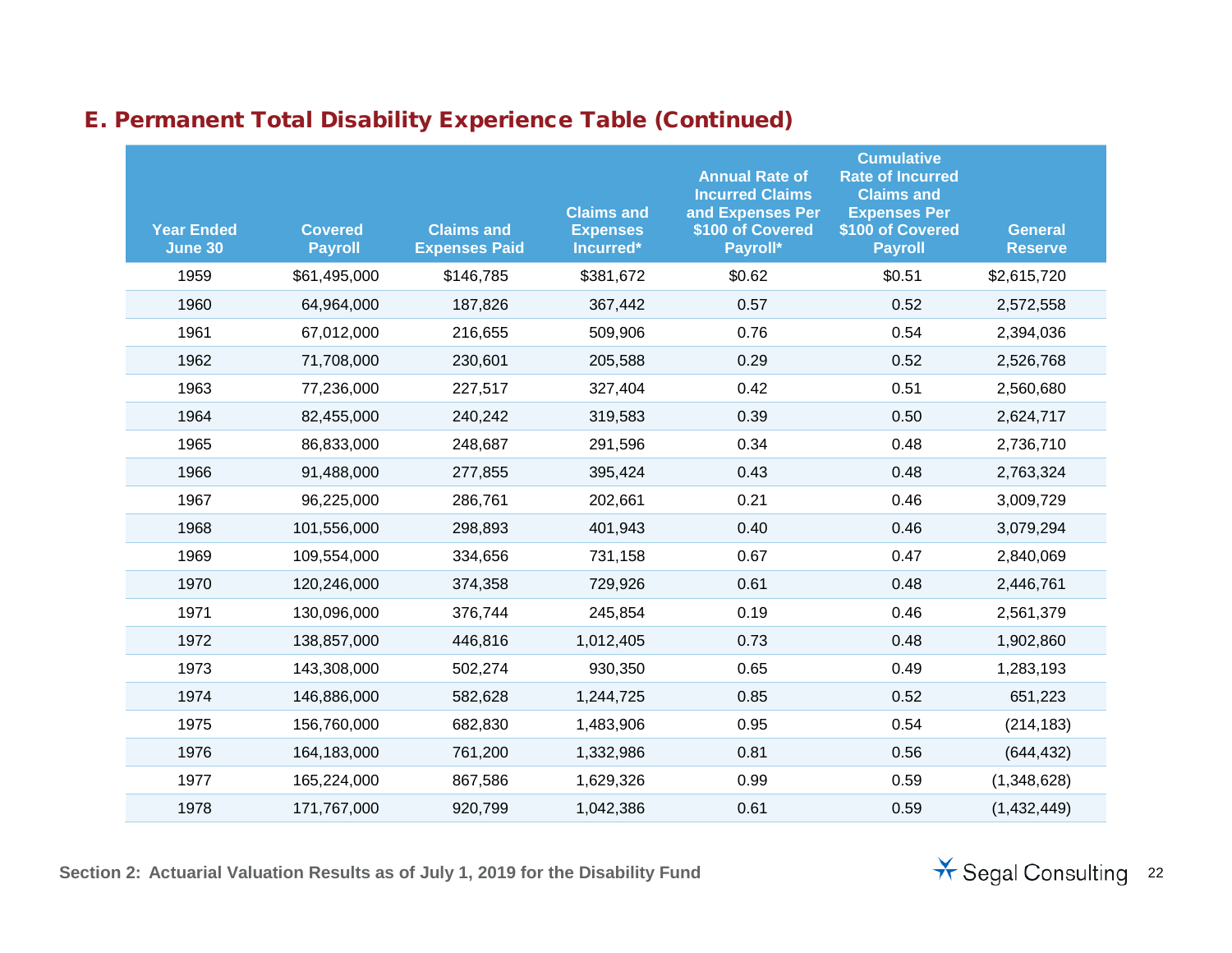| <b>Year Ended</b><br><b>June 30</b> | <b>Covered</b><br><b>Payroll</b> | <b>Claims and</b><br><b>Expenses Paid</b> | <b>Claims and</b><br><b>Expenses</b><br>Incurred* | <b>Annual Rate of</b><br><b>Incurred Claims</b><br>and Expenses Per<br>\$100 of Covered<br>Payroll* | <b>Cumulative</b><br><b>Rate of Incurred</b><br><b>Claims and</b><br><b>Expenses Per</b><br>\$100 of Covered<br><b>Payroll</b> | <b>General</b><br><b>Reserve</b> |
|-------------------------------------|----------------------------------|-------------------------------------------|---------------------------------------------------|-----------------------------------------------------------------------------------------------------|--------------------------------------------------------------------------------------------------------------------------------|----------------------------------|
| 1979                                | \$176,576,000                    | \$907,163                                 | \$972,121                                         | \$0.55                                                                                              | \$0.59                                                                                                                         | \$1,348,852                      |
| 1980                                | 177,340,000                      | 912,703                                   | 837,008                                           | 0.47                                                                                                | 0.58                                                                                                                           | 1,887,689                        |
| 1981                                | 202,994,000                      | 1,006,200                                 | 369,334                                           | 0.18                                                                                                | 0.55                                                                                                                           | 2,750,719                        |
| 1982                                | 245,580,000                      | 946,778                                   | 29,798                                            | 0.01                                                                                                | 0.51                                                                                                                           | 4,404,597                        |
| 1983                                | 274,629,000                      | 978,647                                   | 1,755,073                                         | $0.64**$                                                                                            | 0.52                                                                                                                           | 4,534,031                        |
| 1984                                | 288,289,000                      | 1,000,319                                 | 725,141                                           | 0.21                                                                                                | 0.50                                                                                                                           | 5,879,532                        |
| 1985                                | 310,360,000                      | 1,006,631                                 | 591,410                                           | 0.19                                                                                                | 0.48                                                                                                                           | 7,623,235                        |
| 1986                                | 321,523,000                      | 974,376                                   | 569,547                                           | 0.18                                                                                                | 0.46                                                                                                                           | 9,284,884                        |
| 1987                                | 360,072,000                      | 901,033                                   | 121,268                                           | 0.03                                                                                                | 0.45                                                                                                                           | 11,090,748                       |
| 1988                                | 401,029,000                      | 946,468                                   | 840,245                                           | 0.21                                                                                                | 0.44                                                                                                                           | 13,253,261                       |
| 1989                                | 394,084,000                      | 1,024,870                                 | 1,563,694                                         | 0.40                                                                                                | $0.47***$                                                                                                                      | 13,929,718                       |
| 1990                                | 411,248,000                      | 1,038,907                                 | 594,815                                           | 0.14                                                                                                | $0.45***$                                                                                                                      | 15,723,997                       |
| 1991                                | 405,132,000                      | 1,046,404                                 | 739,845                                           | 0.18                                                                                                | $0.45***$                                                                                                                      | 18,108,405                       |
| 1992                                | 472,984,000                      | 1,054,203                                 | 989,998                                           | 0.21                                                                                                | $0.42***$                                                                                                                      | 20,483,790                       |
| 1993                                | 464,000,000                      | 1,102,722                                 | 1,652,617                                         | 0.36                                                                                                | $0.41***$                                                                                                                      | 21,843,275                       |
| 1994                                | 470,000,000                      | 1,058,778                                 | 320,344                                           | 0.07                                                                                                | $0.37***$                                                                                                                      | 24,150,799                       |
| 1995                                | 515,122,000                      | 1,059,537                                 | 1,506,726                                         | 0.29                                                                                                | $0.34***$                                                                                                                      | 25,312,906                       |
| 1996                                | 456,604,000                      | 1,027,066                                 | 1,230,694                                         | 0.27                                                                                                | $0.27***$                                                                                                                      | 26,514,847                       |
| 1997                                | 460,540,000                      | 930,321                                   | 1,166,197                                         | 0.25                                                                                                | $0.27***$                                                                                                                      | 28, 156, 245                     |
| 1998                                | 432,750,000                      | 1,022,029                                 | 839,204                                           | 0.19                                                                                                | $0.25***$                                                                                                                      | 30,206,085                       |

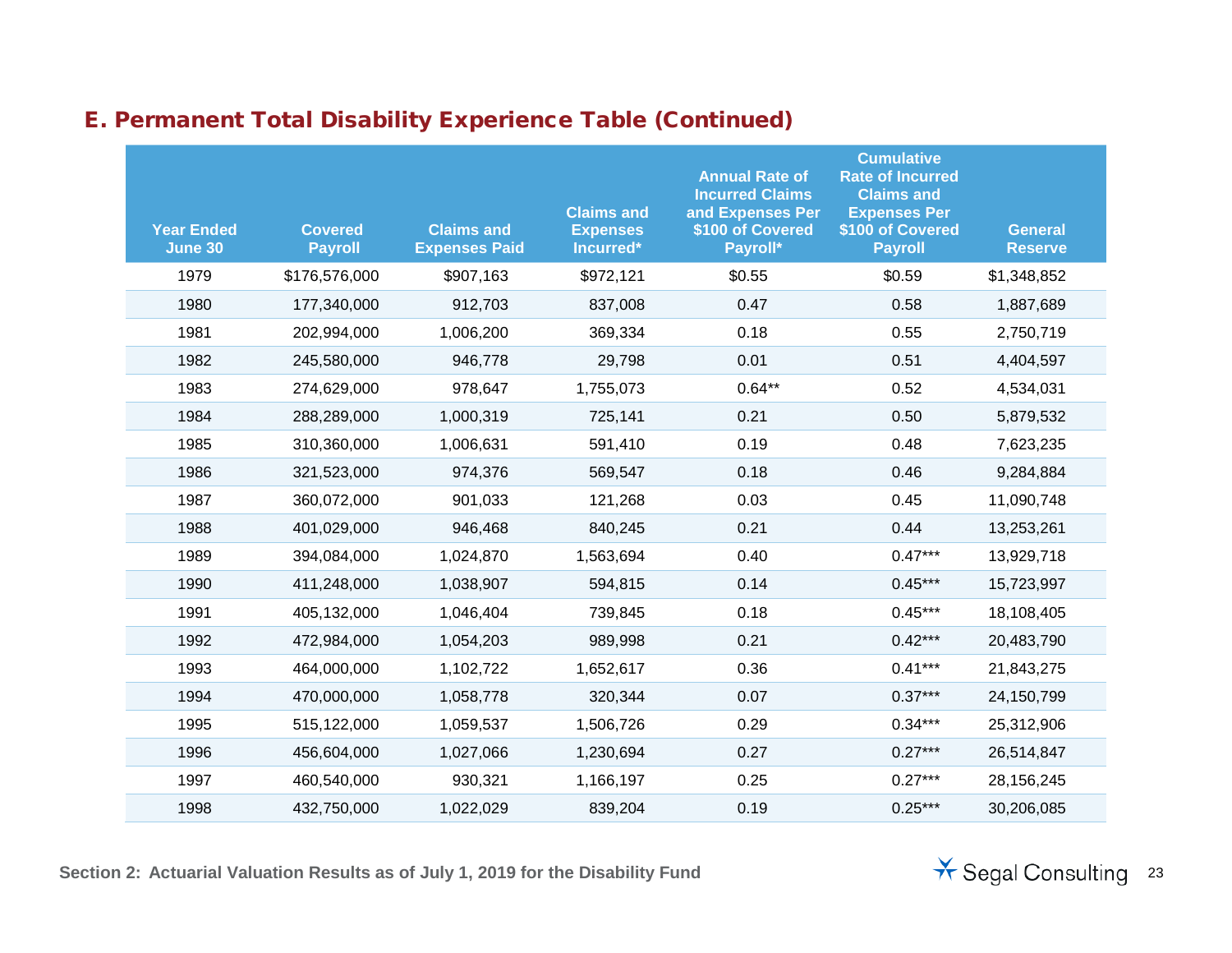| <b>Year Ended</b><br><b>June 30</b> | <b>Covered</b><br><b>Payroll</b> | <b>Claims and</b><br><b>Expenses Paid</b> | <b>Claims and</b><br><b>Expenses</b><br>Incurred* | <b>Annual Rate of</b><br><b>Incurred Claims</b><br>and Expenses Per<br>\$100 of Covered<br>Payroll* | <b>Cumulative</b><br><b>Rate of Incurred</b><br><b>Claims and</b><br><b>Expenses Per</b><br>\$100 of Covered<br><b>Payroll</b> | <b>General</b><br><b>Reserve</b> |
|-------------------------------------|----------------------------------|-------------------------------------------|---------------------------------------------------|-----------------------------------------------------------------------------------------------------|--------------------------------------------------------------------------------------------------------------------------------|----------------------------------|
| 1999                                | \$355,148,948                    | \$944,740                                 | \$1,257,860                                       | \$0.35                                                                                              | $$0.24***$                                                                                                                     | \$32,320,298                     |
| 2000                                | 369,509,233                      | 1,023,333                                 | 1,336,453                                         | 0.36                                                                                                | $0.24***$                                                                                                                      | 22,231,871                       |
| 2001                                | 403,265,472                      | 1,037,601                                 | 681,004                                           | 0.17                                                                                                | $0.24***$                                                                                                                      | 24,428,829                       |
| 2002                                | 430,397,884                      | 1,107,061                                 | 2,760,650                                         | 0.64                                                                                                | $0.27***$                                                                                                                      | 23,552,296                       |
| 2003                                | 472,432,303                      | 1,154,061                                 | 1,451,604                                         | 0.31                                                                                                | $0.25***$                                                                                                                      | 24,159,068                       |
| 2004                                | 522,227,280                      | 1,235,285                                 | 2,557,099                                         | 0.49                                                                                                | $0.26***$                                                                                                                      | 23,211,839                       |
| 2005                                | 554,839,816                      | 1,344,393                                 | 1,237,126                                         | 0.22                                                                                                | $0.26***$                                                                                                                      | 25,396,120                       |
| 2006                                | 574,315,572                      | 1,416,598                                 | 684,738                                           | 0.12                                                                                                | $0.26***$                                                                                                                      | 26,438,032                       |
| 2007                                | 604,514,525                      | 1,493,732                                 | 2,624,785                                         | 0.43                                                                                                | $0.28***$                                                                                                                      | 25,697,531                       |
| 2008                                | 623,634,208                      | 1,542,574                                 | 2,366,329                                         | 0.38                                                                                                | $0.29***$                                                                                                                      | 25,256,078                       |
| 2009                                | 696,704,083                      | 1,579,230                                 | 2,615,312                                         | 0.38                                                                                                | $0.29***$                                                                                                                      | 24,645,343                       |
| 2010                                | 767,912,436                      | 1,671,993                                 | 703,497                                           | 0.09                                                                                                | $0.29***$                                                                                                                      | 25,810,871                       |
| 2011                                | 791,760,493                      | 2,012,392                                 | 422,748                                           | 0.05                                                                                                | $0.28***$                                                                                                                      | 27,094,608                       |
| 2012                                | 805,607,436                      | 1,837,781                                 | 406,382                                           | 0.05                                                                                                | $0.27***$                                                                                                                      | 28,145,999                       |
| 2013                                | 817,421,028                      | 1,853,493                                 | 1,452,570                                         | 0.18                                                                                                | $0.26***$                                                                                                                      | 27,886,706                       |
| 2014                                | 819,923,866                      | 1,883,397                                 | 1,437,362                                         | 0.18                                                                                                | $0.27***$                                                                                                                      | 27,842,135                       |
| 2015                                | 839,213,254                      | 1,840,316                                 | 3,325,516                                         | 0.40                                                                                                | $0.27***$                                                                                                                      | 25,466,109                       |
| 2016                                | 861,818,854                      | 1,734,775                                 | 796,486                                           | 0.09                                                                                                | $0.26***$                                                                                                                      | 25,643,332                       |
| 2017                                | 892,332,196                      | 1,700,103                                 | 3,680,032                                         | 0.41                                                                                                | $0.27***$                                                                                                                      | 22,846,141                       |
| 2018                                | 953,635,670                      | 1,853,258                                 | 2,592,793                                         | 0.27                                                                                                | $0.28***$                                                                                                                      | 21,304,975                       |

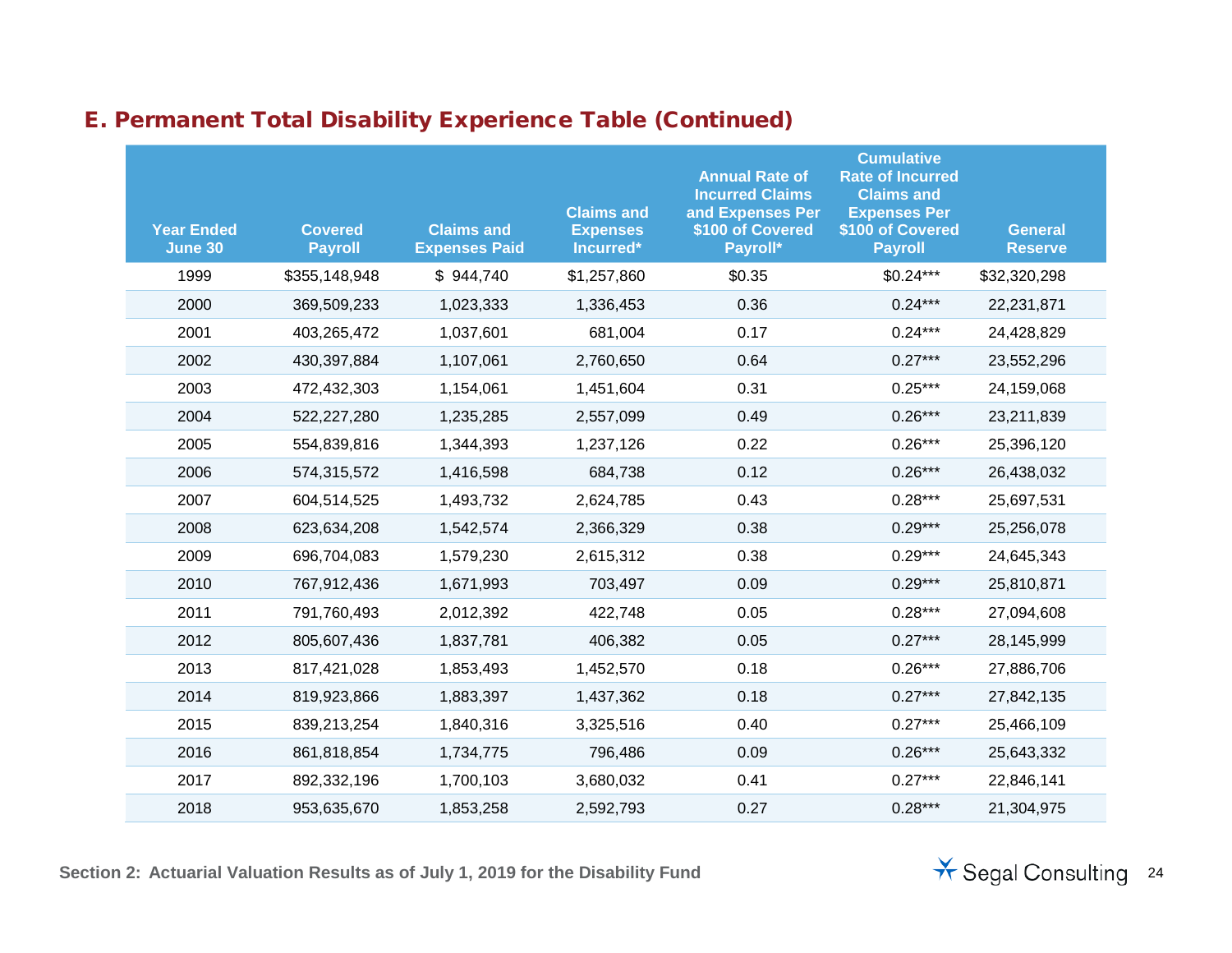#### E. Permanent Total Disability Experience Table (Continued)

| <b>Year Ended</b><br>June 30 | <b>Covered</b><br><b>Payroll</b> | <b>Claims and</b><br><b>Expenses Paid</b> | <b>Claims and</b><br><b>Expenses</b><br>Incurred* | <b>Annual Rate of</b><br><b>Incurred Claims</b><br>and Expenses Per<br>\$100 of Covered<br>Payroll* | <b>Cumulative</b><br><b>Rate of Incurred</b><br><b>Claims and</b><br><b>Expenses Per</b><br>\$100 of Covered<br><b>Pavroll</b> | <b>General</b><br><b>Reserve</b> |
|------------------------------|----------------------------------|-------------------------------------------|---------------------------------------------------|-----------------------------------------------------------------------------------------------------|--------------------------------------------------------------------------------------------------------------------------------|----------------------------------|
| 2019                         | \$1,028,212,002                  | \$1,901,678                               | \$2,056,125                                       | \$0.20                                                                                              | $$0.27***$                                                                                                                     | \$20,707,032                     |

\* *Reflects credit of interest earnings on Claim Reserves but not on the General Reserve.*

*\*\* This rate is artificially high due to the introduction of cost-of-living increases in the Claim Reserve Calculation.*

*\*\*\* Average of rates for last 20 years.*

*Note: Starting in 1987, expenses are not included.*

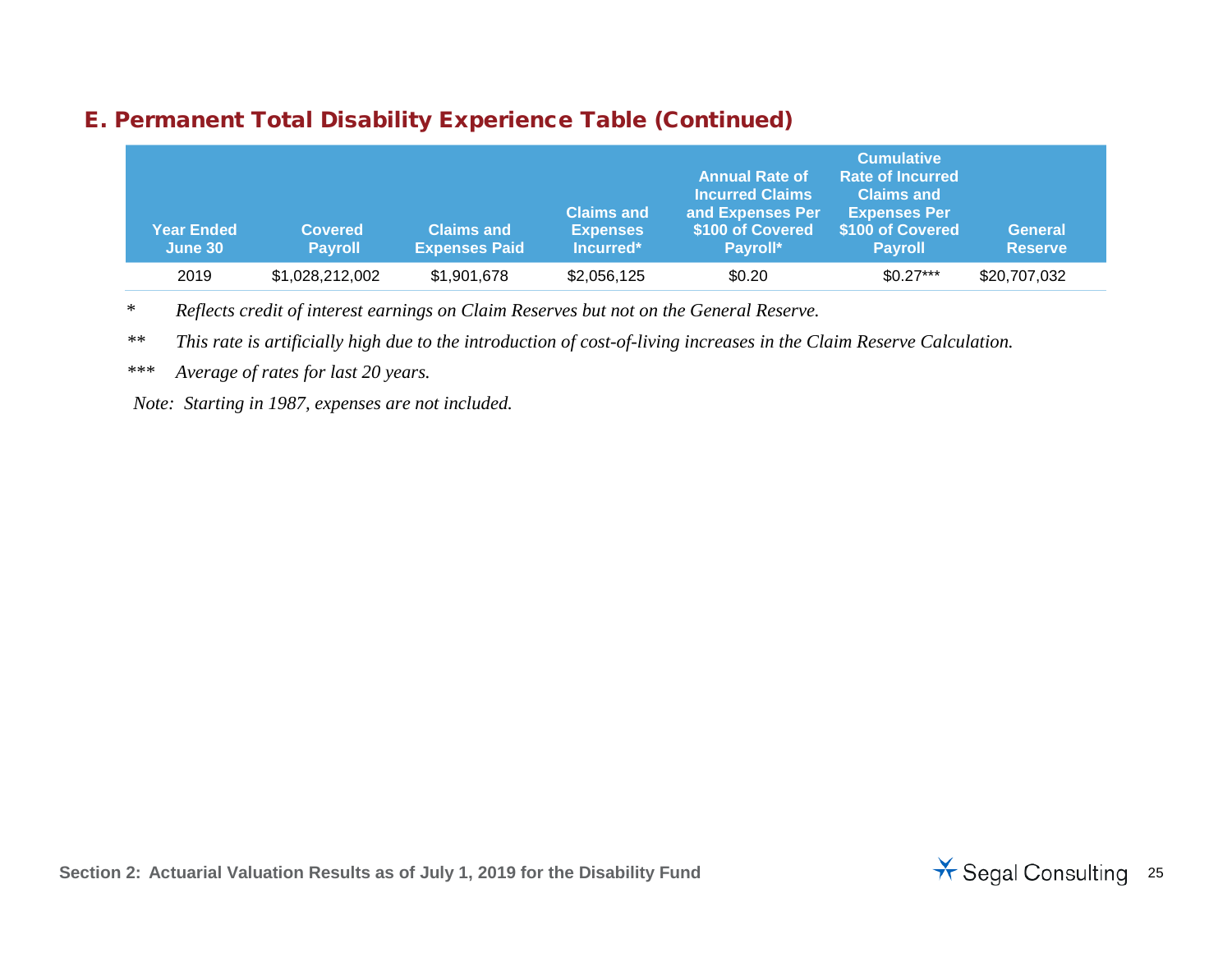## **Section 3: Actuarial Valuation Basis**

#### <span id="page-25-0"></span>**EXHIBIT I – ACTUARIAL ASSUMPTIONS AND METHODS USED FOR TEMPORARY AND EXTENDED TEMPORARY DISABILITY BENEFIT**

| <b>Plan Year:</b>                       | July 1 through June 30                                                                                                                                                                                                                                                                                                                                                                                                             |
|-----------------------------------------|------------------------------------------------------------------------------------------------------------------------------------------------------------------------------------------------------------------------------------------------------------------------------------------------------------------------------------------------------------------------------------------------------------------------------------|
| <b>Definition of Active Member:</b>     | First day of biweekly payroll period following employment for new Department employees or immediately following<br>transfer from other City departments.                                                                                                                                                                                                                                                                           |
| <b>Projected Covered Payroll:</b>       | \$1,141,875,615 for 2019-2020 plan year.                                                                                                                                                                                                                                                                                                                                                                                           |
| <b>Projected Distributions:</b>         | \$15,581,092 for first year (Projected Covered Payroll times two-year average of actual distributions as a percent of<br>actual payroll) increasing 3.25% per year thereafter.                                                                                                                                                                                                                                                     |
| <b>Net Investment Return:</b>           | 3.50%, net of investment expenses. The information and analysis used in selecting this assumption is shown in the<br>Proposed Change in Investment Return Assumption for Death and Disability Funds letter dated June 12, 2019.                                                                                                                                                                                                    |
| <b>Consumer Price Index (CPI):</b>      | Increase of 2.75% per year.                                                                                                                                                                                                                                                                                                                                                                                                        |
| <b>Payroll Growth:</b>                  | Increase of 3.25% per year.                                                                                                                                                                                                                                                                                                                                                                                                        |
| <b>Member Contribution Rate:</b>        | Employees start contributing on the first day of the payroll period following the completion of 26 continuous weeks of<br>Department and/or City service at the rate of \$1.00 for each biweekly payroll period.                                                                                                                                                                                                                   |
| <b>Department Contribution</b><br>Rate: | Rate recommended by Board's Actuary multiplied by the total monthly equivalent of compensation.                                                                                                                                                                                                                                                                                                                                    |
| <b>Funding Method:</b>                  | Annual contributions equal the present value of all future disability payments for those expected to become disabled<br>during the year with an adjustment for interest credited to the reserves. Subject to modification by the Board's funding<br>policy.                                                                                                                                                                        |
| <b>Funding Policy:</b>                  | Recommend a contribution rate to reach a target general reserve equal to 20% of the claim reserve at the end of a<br>fixed (rolling) five years period.                                                                                                                                                                                                                                                                            |
| <b>Claim Reserve:</b>                   | The sum of the Open Claim Reserve and the Pending Claim Reserve.                                                                                                                                                                                                                                                                                                                                                                   |
| <b>Open Claim Reserve:</b>              | The number of open claims times the reserve factor specified in Section IIID(2) of the Plan. The reserve factor was<br>increased to \$15,050 in 2012, \$16,000 in 2013, \$17,600 in 2014, \$18,450 in 2015, \$18,700 in 2016, decreased to<br>\$18,100 in 2017, increased to \$18,400 in 2018 and \$19,200 in 2019. These reserve factors are provided by the<br>Retirement Office and accepted by Segal Consulting without audit. |
| <b>Pending Claim Reserve:</b>           | 1/26 of the total benefits paid during the preceding fiscal year.                                                                                                                                                                                                                                                                                                                                                                  |

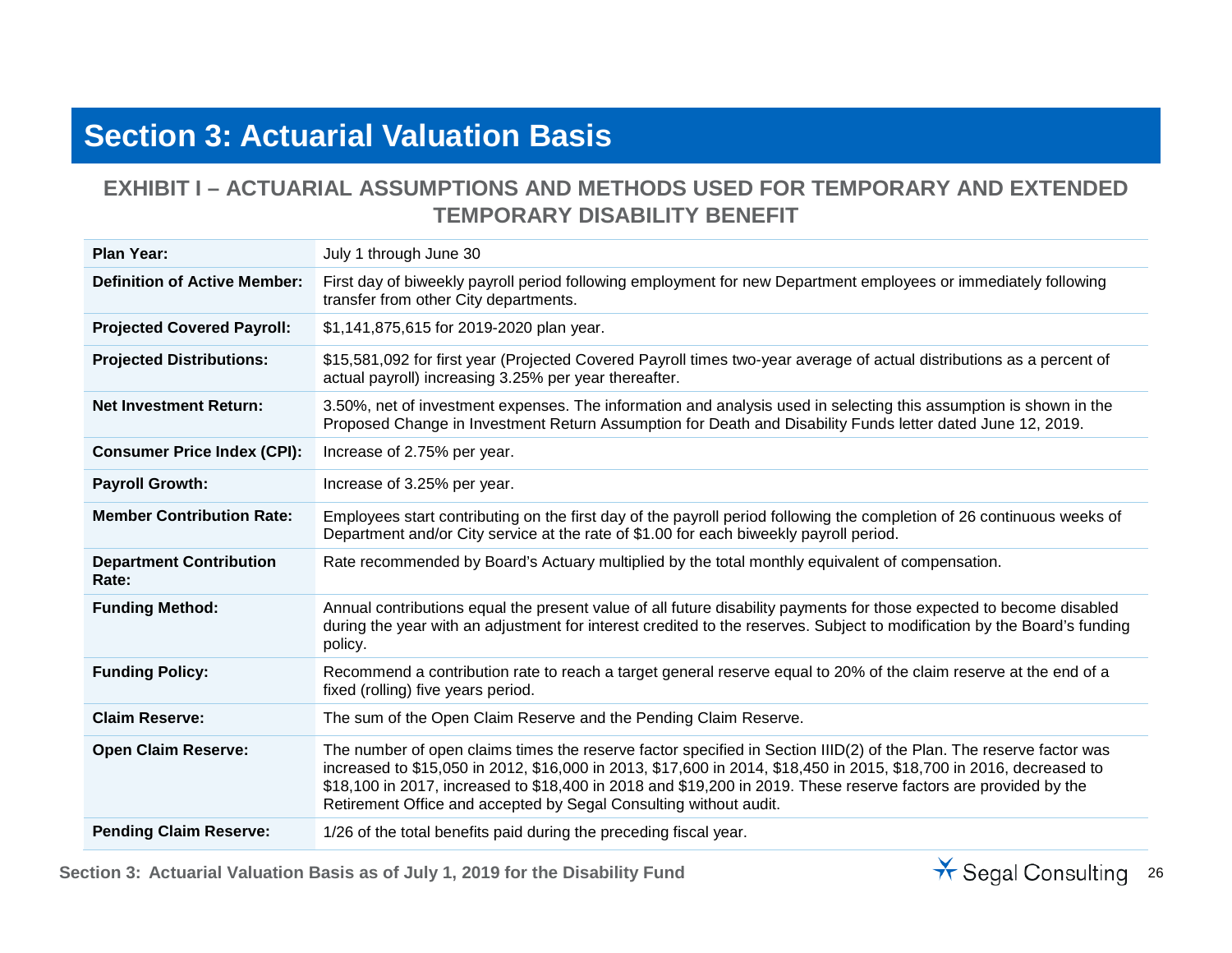| <b>Incurred Claims:</b>                                     | Paid claims for the year plus the increase in claim reserves.                                                                                    |
|-------------------------------------------------------------|--------------------------------------------------------------------------------------------------------------------------------------------------|
| <b>Changed Actuarial</b><br><b>Assumptions and Methods:</b> | The following actuarial assumptions and methods have been changed since the prior valuation.                                                     |
| Consumer Price Index:                                       | Increase of 3.00% per year.                                                                                                                      |
| Payroll Growth:                                             | Increase of 3.50% per year.                                                                                                                      |
| <b>Funding Policy:</b>                                      | Recommend a contribution rate to reach a target general reserve equal to 20% of the claim reserve at the end of ten<br>years from June 30, 2009. |

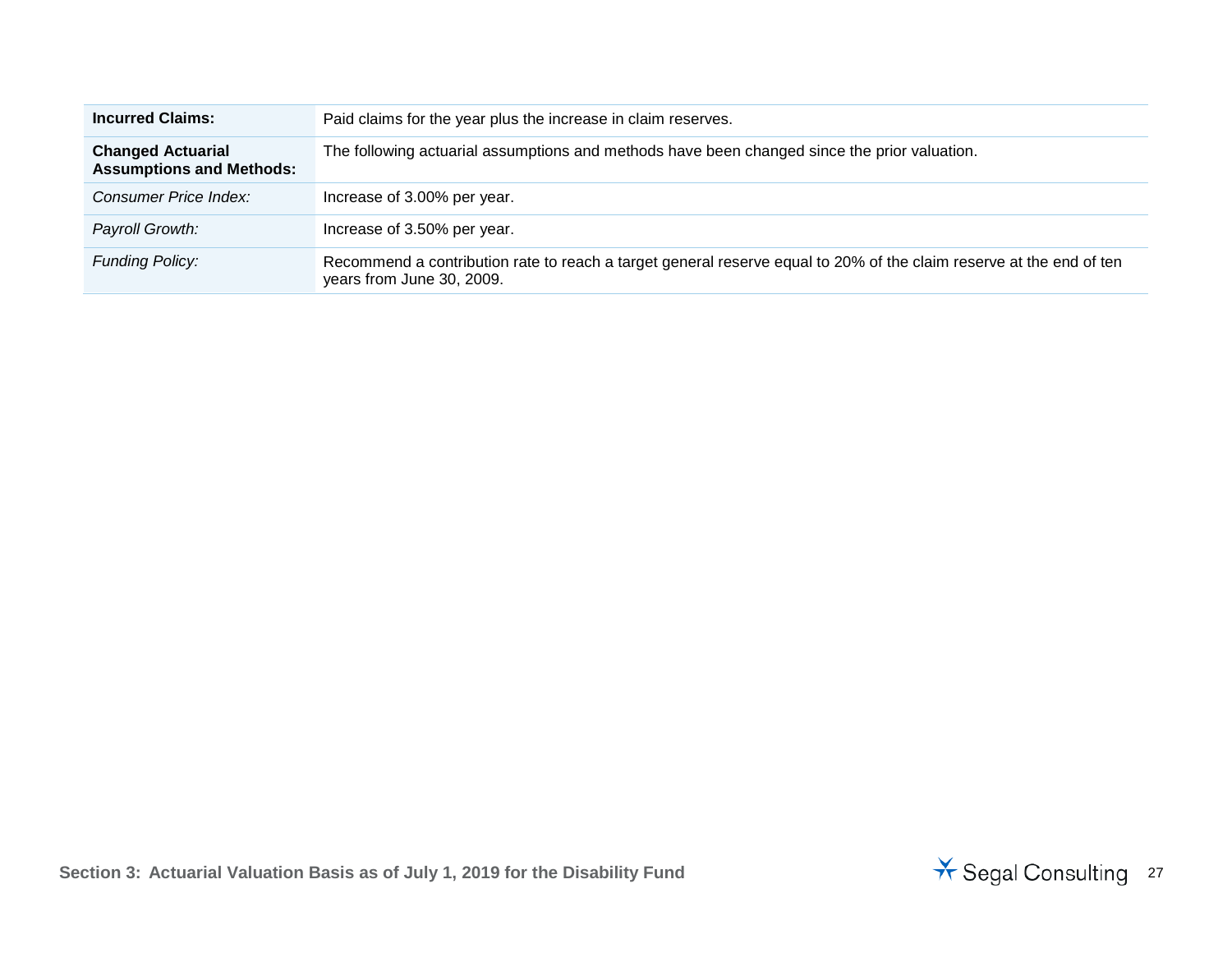#### **EXHIBIT II – SUMMARY OF TEMPORARY AND EXTENDED TEMPORARY DISABILITY BENEFIT**

| <b>Age Requirement:</b>                  | Any age                                                                                                                                                                                                                                                                                                                                                                                                                                                       |                  |                                                             |          |          |                          |
|------------------------------------------|---------------------------------------------------------------------------------------------------------------------------------------------------------------------------------------------------------------------------------------------------------------------------------------------------------------------------------------------------------------------------------------------------------------------------------------------------------------|------------------|-------------------------------------------------------------|----------|----------|--------------------------|
| <b>Service Requirement:</b>              | Six months of continuous service.                                                                                                                                                                                                                                                                                                                                                                                                                             |                  |                                                             |          |          |                          |
| <b>Temporary Benefit:</b>                | The biweekly benefit is a percentage of the biweekly compensation payable from the fifteenth day of disability<br>through the end of the twelfth month of disability. The percentage is based on the following table.                                                                                                                                                                                                                                         |                  |                                                             |          |          |                          |
|                                          | <b>Period of Continuous Service</b>                                                                                                                                                                                                                                                                                                                                                                                                                           |                  | <b>Maximum Period Payable at Percentage of Compensation</b> |          |          |                          |
|                                          | <b>Not less than</b>                                                                                                                                                                                                                                                                                                                                                                                                                                          | <b>Less than</b> | 85%                                                         | 60%      | 50%      | 40%                      |
|                                          | 6 months                                                                                                                                                                                                                                                                                                                                                                                                                                                      | 3 Years          | 2 Weeks                                                     | 1 Week   | 26 Weeks | 21 Weeks                 |
|                                          | 3 Years                                                                                                                                                                                                                                                                                                                                                                                                                                                       | 5 Years          | 4 Weeks                                                     | 2 Weeks  | 26 Weeks | 18 Weeks                 |
|                                          | 5 Years                                                                                                                                                                                                                                                                                                                                                                                                                                                       | 10 Years         | 6 Weeks                                                     | 3 Weeks  | 26 Weeks | 15 Weeks                 |
|                                          | 10 Years                                                                                                                                                                                                                                                                                                                                                                                                                                                      | 15 Years         | 18 Weeks                                                    | 10 Weeks | 22 Weeks | $- -$                    |
|                                          | 15 Years                                                                                                                                                                                                                                                                                                                                                                                                                                                      | 20 Years         | 20 Weeks                                                    | 12 Weeks | 18 Weeks | $\overline{\phantom{a}}$ |
|                                          | 20 Years                                                                                                                                                                                                                                                                                                                                                                                                                                                      | 25 Years         | 22 Weeks                                                    | 14 Weeks | 14 Weeks | $-$                      |
|                                          | 25 Years                                                                                                                                                                                                                                                                                                                                                                                                                                                      | 30 Years         | 24 Weeks                                                    | 16 Weeks | 10 Weeks | --                       |
|                                          | 30 Years                                                                                                                                                                                                                                                                                                                                                                                                                                                      | 35 Years         | 26 Weeks                                                    | 18 Weeks | 6 Weeks  | $-$                      |
|                                          | 35 Years                                                                                                                                                                                                                                                                                                                                                                                                                                                      |                  | 28 Weeks                                                    | 20 Weeks | 2 Weeks  | $\overline{\phantom{a}}$ |
| <b>Extended Disability Requirements:</b> | Received 50 weeks of Temporary Disability benefits and is not eligible for Permanent Total Disability.                                                                                                                                                                                                                                                                                                                                                        |                  |                                                             |          |          |                          |
| <b>Extended Disability Benefit:</b>      | The biweekly benefit is 33 1/3 percent of their biweekly compensation payable from the end of the twelfth month of<br>disability through the twenty-fourth month of disability. However, if a member qualifies for Permanent Total Disability<br>while such member is receiving Extended Temporary Disability benefits, such benefits shall be terminated and the<br>member shall receive the Permanent Total Disability benefits to which they are entitled. |                  |                                                             |          |          |                          |

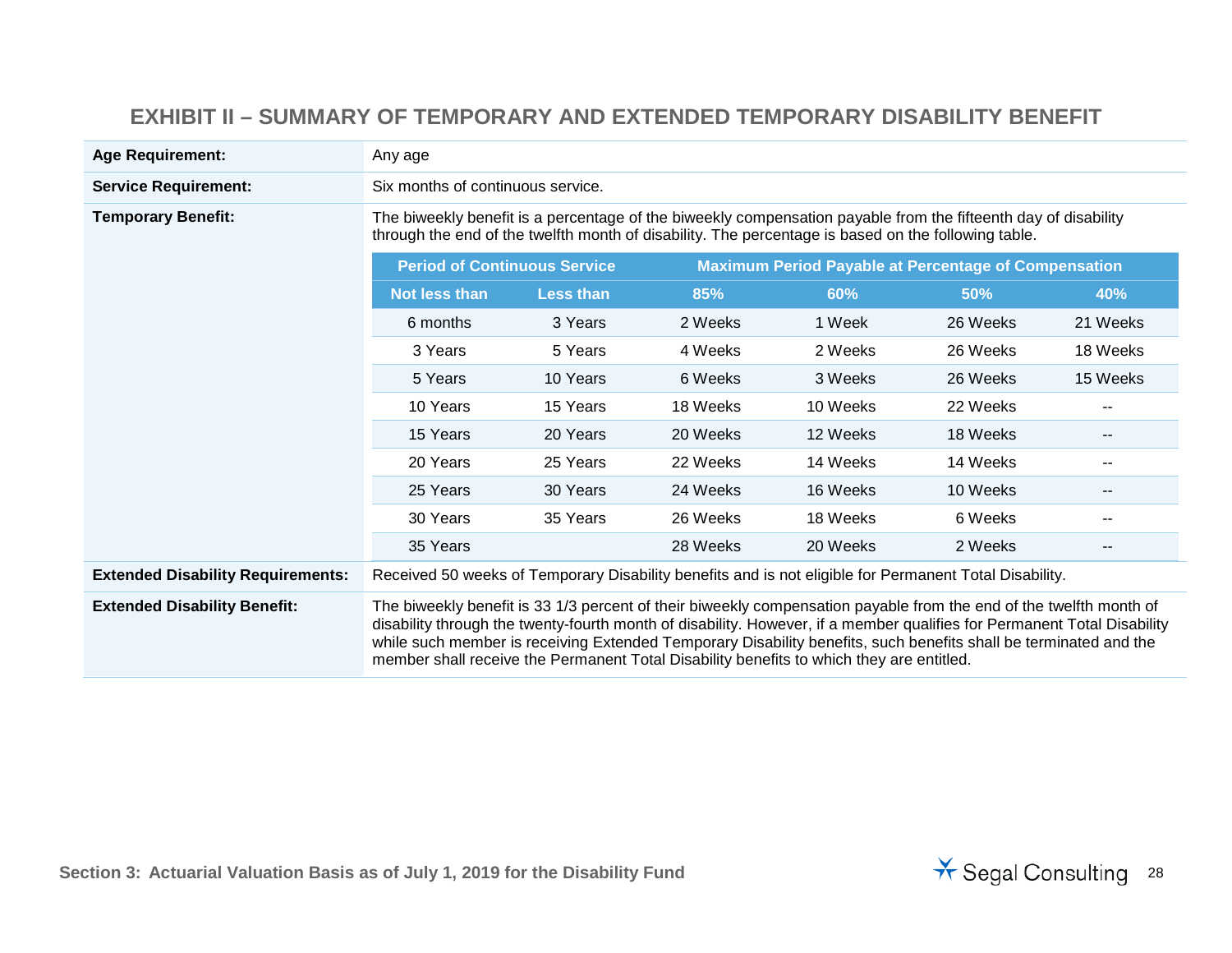#### **EXHIBIT III – ACTUARIAL ASSUMPTIONS AND METHODS USED FOR PERMANENT TOTAL DISABILITY BENEFIT**

| <b>Plan Year:</b>                       | July 1 through June 30                                                                                                                                                                                                                                             |
|-----------------------------------------|--------------------------------------------------------------------------------------------------------------------------------------------------------------------------------------------------------------------------------------------------------------------|
| <b>Definition of Active Member:</b>     | First day of biweekly payroll period following employment for new Department employees or immediately following<br>transfer from other City departments.                                                                                                           |
| <b>Projected Covered Payroll:</b>       | \$1,141,875,615 for 2019-2020 plan year.                                                                                                                                                                                                                           |
| <b>Net Investment Return:</b>           | 3.50%, net of investment expenses. The information and analysis used in selecting this assumption is shown in the<br>Proposed Change in Investment Return Assumption for Death and Disability Funds letter dated June 12, 2019.                                    |
| <b>Consumer Price Index (CPI):</b>      | Increase of 2.75% per year; benefit increases due to CPI subject to 3.00% maximum.                                                                                                                                                                                 |
| <b>Payroll Growth:</b>                  | Increase of 3.25% per year.                                                                                                                                                                                                                                        |
| <b>Member Contribution Rate:</b>        | Employees start contributing on the first day of the payroll period following the completion of 26 continuous weeks of<br>Department and/or City service at the rate of \$1.00 for each biweekly payroll period.                                                   |
| <b>Department Contribution</b><br>Rate: | Rate recommended by Board's Actuary multiplied by the total monthly equivalent of compensation.                                                                                                                                                                    |
| <b>Funding Method:</b>                  | Annual contributions equal the present value of all future disability payments for those expected to become disabled<br>during the year with a further adjustment for interest credited to the reserves. Subject to modification by the Board's<br>funding policy. |
| <b>Funding Policy:</b>                  | Recommend a contribution rate to maintain a target general reserve equal to 20% of the claim reserve at the end of a<br>fixed (rolling) five years period.                                                                                                         |
| <b>Claim Reserve:</b>                   | The sum of the Open Claim Reserve and the Pending Claim Reserve.                                                                                                                                                                                                   |
| <b>Open Claim Reserve:</b>              | The present value of future disability benefits for open claims.                                                                                                                                                                                                   |
| <b>Pending Claim Reserve:</b>           | Contributions made during the fiscal year.                                                                                                                                                                                                                         |
| <b>Incurred Claims:</b>                 | Paid claims for the year plus the increase in claim reserves.                                                                                                                                                                                                      |

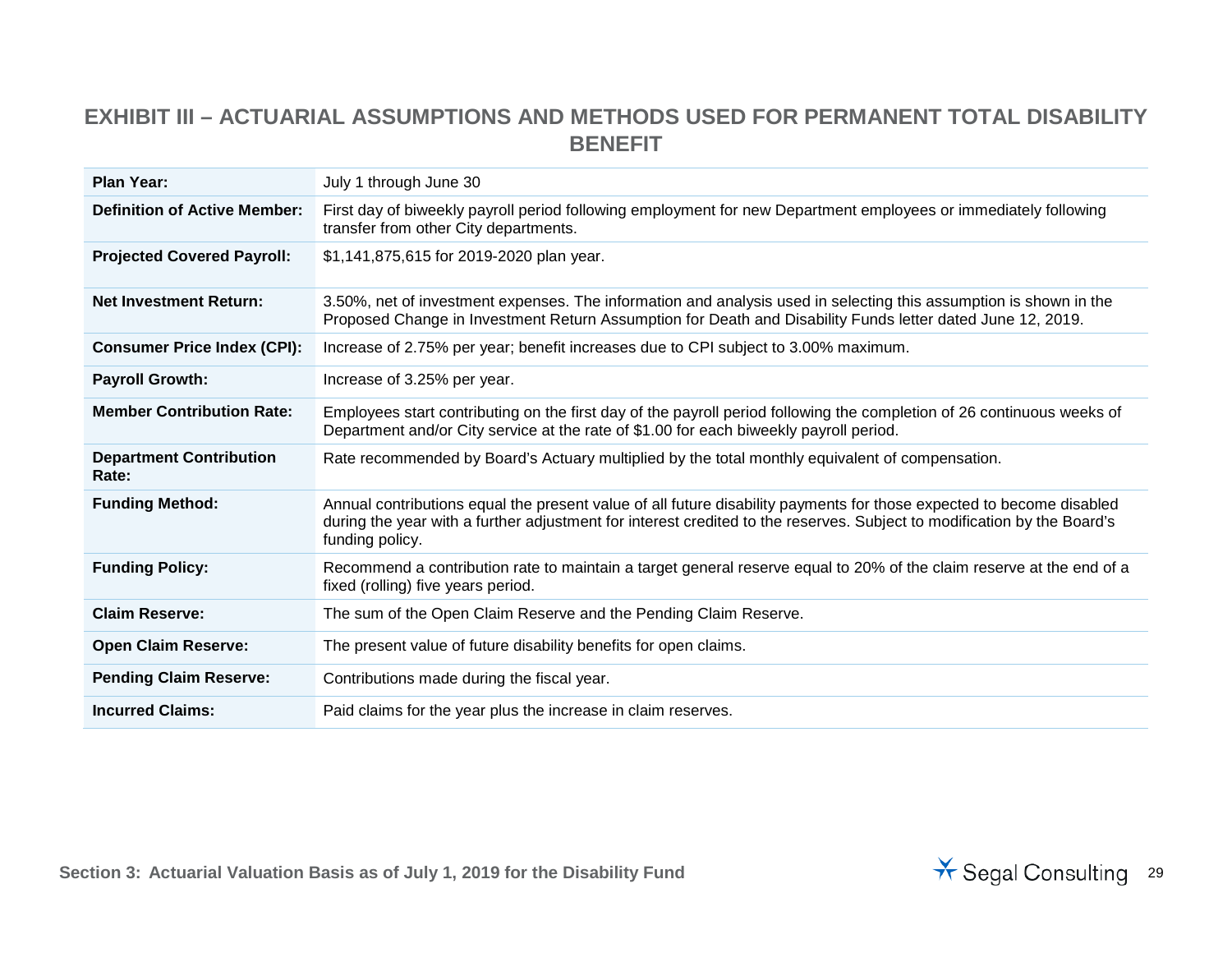| <b>Changed Actuarial</b><br><b>Assumptions and Methods:</b> | The following actuarial assumptions and methods have been changed since the prior valuation.       |
|-------------------------------------------------------------|----------------------------------------------------------------------------------------------------|
| Consumer Price Index:                                       | Increase of 3.00% per year.                                                                        |
| Payroll Growth:                                             | Increase of 3.50% per year.                                                                        |
| <b>Funding Policy:</b>                                      | Recommend a contribution rate to reach a target general reserve equal to 20% of the claim reserve. |

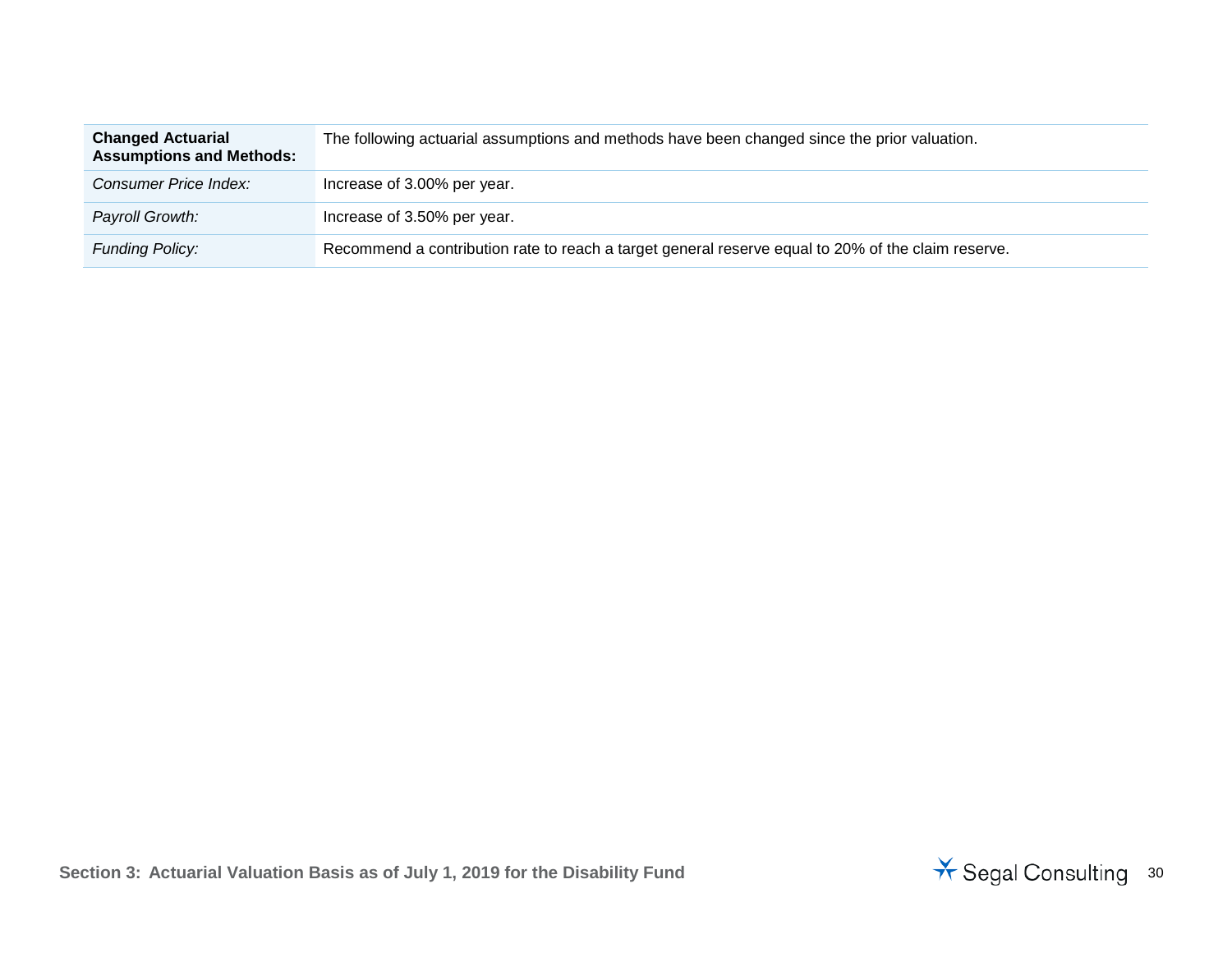#### **EXHIBIT IV – SUMMARY OF PERMANENT TOTAL DISABILITY BENEFIT**

| <b>Age Requirement:</b>     | Any age                                                                                                                                                                                                                                                                                                                                                                                                                                                                                                                                                                    |
|-----------------------------|----------------------------------------------------------------------------------------------------------------------------------------------------------------------------------------------------------------------------------------------------------------------------------------------------------------------------------------------------------------------------------------------------------------------------------------------------------------------------------------------------------------------------------------------------------------------------|
| <b>Service Requirement:</b> | Six months continuous service.                                                                                                                                                                                                                                                                                                                                                                                                                                                                                                                                             |
| <b>Other Requirements:</b>  | Received 50 weeks of Temporary Disability benefits and satisfies the rules for Permanent Total Disability.                                                                                                                                                                                                                                                                                                                                                                                                                                                                 |
| <b>Monthly Benefit:</b>     | The monthly benefit is 40 percent of the monthly compensation payable from the end of the twelfth month of disability<br>(or later if benefits are payable under the extended temporary disability benefit) until the first day of the calendar<br>month following the sixty-fifth birthday. If Permanent Total Disability benefits commence after the member's sixtieth<br>birthday, the benefit is payable for 60 months. Permanent and Total Disability benefits are subject to annual cost-of-<br>living adjustments, based on the CPI up to a maximum of 3% per year. |

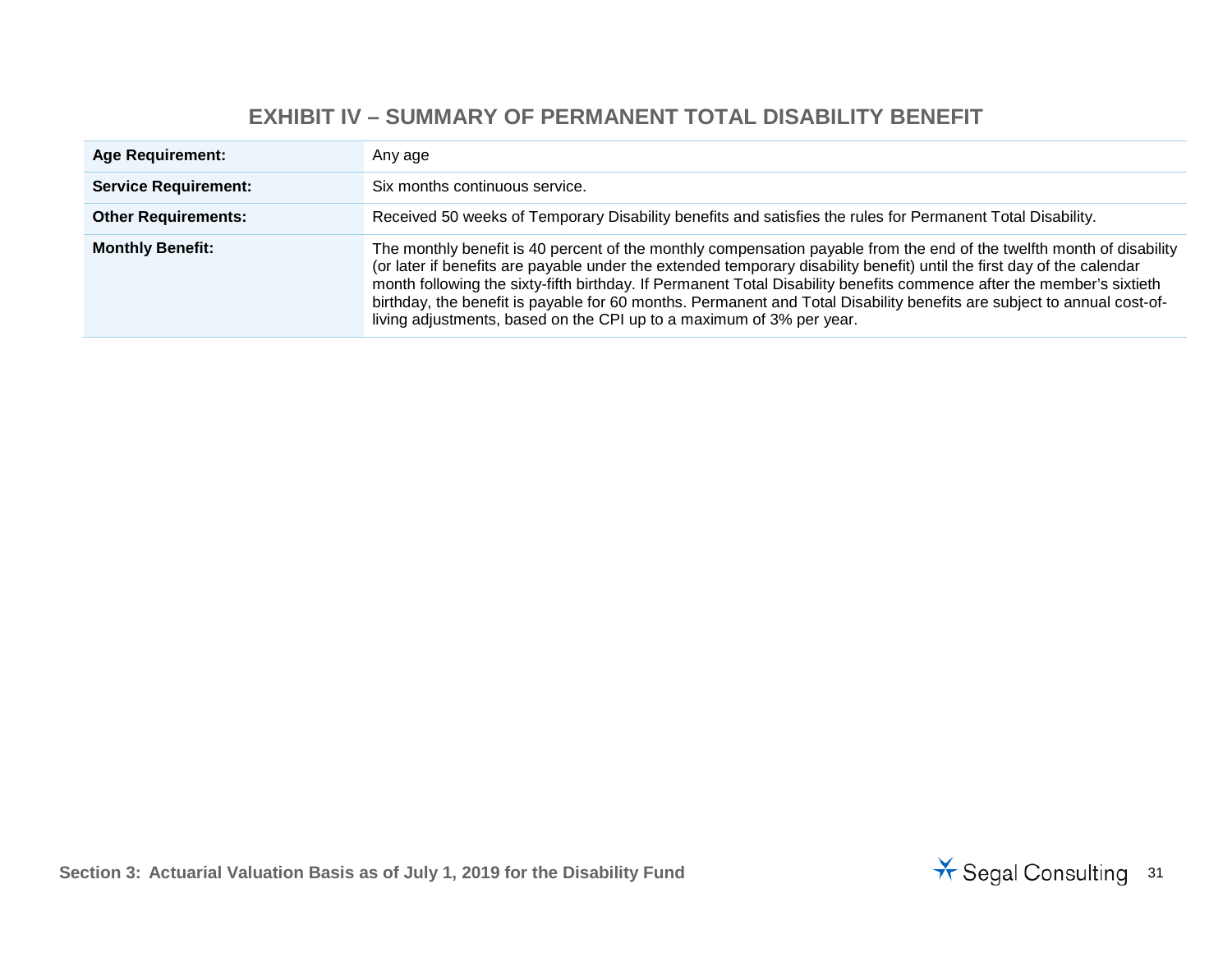#### **EXHIBIT V – ACTUARIAL ASSUMPTIONS AND METHODS USED FOR SUPPLEMENTAL INDUSTRIAL DISABILITY BENEFIT**

| <b>Plan Year:</b>                                           | July 1 through June 30                                                                                                                                                                                                          |
|-------------------------------------------------------------|---------------------------------------------------------------------------------------------------------------------------------------------------------------------------------------------------------------------------------|
| <b>Definition of Active Member:</b>                         | First day of biweekly payroll period following employment for new Department employees or immediately following<br>transfer from other City departments.                                                                        |
| <b>Projected Covered Payroll:</b>                           | \$1,141,875,615 for 2019-2020 plan year.                                                                                                                                                                                        |
| <b>Net Investment Return:</b>                               | 3.50%, net of investment expenses. The information and analysis used in selecting this assumption is shown in the<br>Proposed Change in Investment Return Assumption for Death and Disability Funds letter dated June 12, 2019. |
| <b>Member Contribution Rate:</b>                            | None                                                                                                                                                                                                                            |
| <b>Department Contribution</b><br>Rate:                     | Funded on a cash basis                                                                                                                                                                                                          |
| <b>Funding Method:</b>                                      | Pay as you go                                                                                                                                                                                                                   |
| <b>Funding Policy:</b>                                      | Funded on a cash basis                                                                                                                                                                                                          |
| <b>Claim Reserve:</b>                                       | None                                                                                                                                                                                                                            |
| <b>Open Claim Reserve:</b>                                  | None                                                                                                                                                                                                                            |
| <b>Pending Claim Reserve:</b>                               | None                                                                                                                                                                                                                            |
| <b>Incurred Claims:</b>                                     | Paid claims for the year                                                                                                                                                                                                        |
| <b>Changed Actuarial</b><br><b>Assumptions and Methods:</b> | There were no changes in actuarial assumptions and methods since the prior valuation.                                                                                                                                           |